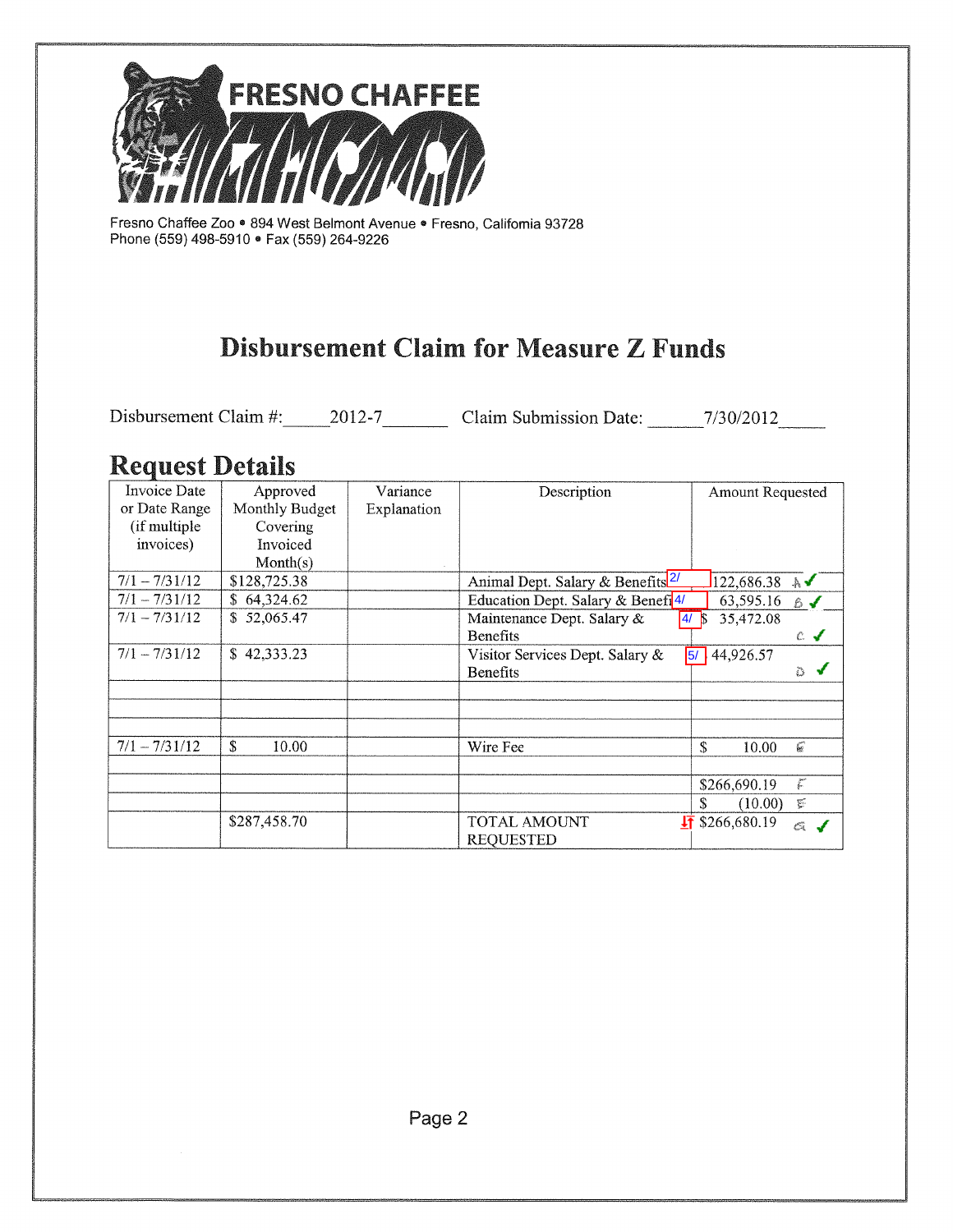## **Fresno's Chaffee Zoo Corporation Page 9** Page 9 **Income Statement**

|                                               | 2012 Budget Budget | July         | <b>July Measure Z</b>      | <b>July Actual</b> | <b>YTD</b><br><b>Budget</b> | <b>YTD</b><br><b>Measure Z</b> | <b>YTD</b><br>Actual |
|-----------------------------------------------|--------------------|--------------|----------------------------|--------------------|-----------------------------|--------------------------------|----------------------|
| <b>EXPENSES</b>                               |                    |              |                            |                    |                             |                                |                      |
| <b>OPERATING EXPENSES</b>                     |                    |              |                            |                    |                             |                                |                      |
| <b>Personnel Expenses</b>                     |                    |              |                            |                    |                             |                                |                      |
| Administration                                |                    |              |                            |                    |                             |                                |                      |
| <b>Benefits-General</b>                       | \$0.00             | \$0.00       | \$0.00                     | \$0.00             | \$0.00                      | \$0.00                         | \$0.00               |
| Benefits-Administration                       | \$64,970.00        | \$6,750.00   | \$0.00                     | \$3,420.09         | \$38,700.00                 | \$0.00                         | \$20,717.67          |
| Payroll Taxes-General                         | \$0.00             | \$0.00       | \$0.00                     | \$0.00             | \$0.00                      | \$0.00                         | \$0.00               |
| Payroll Taxes-Administration                  | \$41,743.00        | \$3,172.47   | \$0.00                     | \$2,594.40         | \$23,042.13                 | \$0.00                         | \$19,501.82          |
| <b>Retirement Contribution-General</b>        | \$0.00             | \$0.00       | \$0.00                     | \$0.00             | \$0.00                      | \$0.00                         | \$0.00               |
| <b>Retirement Contribution-Administration</b> | \$10,860.00        | \$825.36     | \$0.00                     | \$1,928.48         | \$5,994.72                  | \$0.00                         | \$7,266.53           |
| Salaries-General                              | \$0.00             | \$0.00       | \$0.00                     | \$0.00             | \$0.00                      | \$0.00                         | \$0.00               |
| Salaries-Administration                       | \$488,718.00       | \$37,142.57  | \$0.00                     | \$34,183.85        | \$269,772.33                | \$0.00                         | \$256,377.11         |
| Workers Comp-General                          | \$0.00             | \$0.00       | \$0.00                     | \$0.00             | \$0.00                      | \$0.00                         | \$0.00               |
| Workers Comp-Administration                   | \$7,476.00         | \$568.18     | \$0.00                     | \$488.68           | \$4,126.74                  | \$0.00                         | \$2,877.47           |
| <b>Total Administration</b>                   | \$613,767.00       | \$48,458.58  | \$0.00                     | \$42,615.50        | \$341,635.92                | \$0.00                         | \$306,740.60         |
| Animal                                        |                    |              |                            |                    |                             |                                |                      |
| Benefits-Animal                               | \$170,993.00       | \$19,000.00  | 8/<br>\$13,636.71          | \$13,636.71        | \$96,993.00                 | \$76,534.58                    | \$76,534.58          |
| Payroll Taxes-Animal                          | \$89,860.00        | \$6,829.36   | $10/$ \$6,852.25           | \$6,852.25         | \$49,602.72                 | \$50,419.59                    | \$50,419.59          |
| <b>Retirement Contribution-Animal</b>         | \$24,392.00        | \$1,853.79   | 111/<br>\$2,495.10         | \$2,495.10         | \$13,464.37                 | \$9,168.74                     | \$9,168.74           |
| Salaries-Animal                               | \$1,186,709.00     | \$91,575.00  | 13/<br>89,988.52           | \$89,988.52        | \$646,950.00                | \$589,987.04                   | \$589,987.04         |
| Workers Comp-Animal                           | \$124,569.00       | \$9,467.24   | \$9,713.80<br>15/          | \$9,713.80         | \$68,762.07                 | \$65,254.99                    | \$65,254.99          |
| <b>Total Animal</b>                           | \$1,596,523.00     | \$128,725.39 | $\frac{1}{2}$ \$122,686.38 | \$122,686.38       | \$875,772.16                | \$791,364.94                   | \$791,364.94         |
|                                               |                    |              | ✔                          | 2/                 |                             |                                |                      |
| Education                                     |                    |              |                            |                    |                             |                                |                      |
| <b>Benefits-Education</b>                     | \$64,970.00        | \$6,500.00   | \$5,048.02<br>18/          | \$5,048.02         | \$37,600.00                 | \$27,654.41                    | \$27,654.41          |
| Benefits-Volunteer                            | \$0.00             | \$0.00       | \$0.00                     | \$0.00             | \$0.00                      | \$0.00                         | \$0.00               |
| Payroll Taxes-Education                       | \$43,878.00        | \$4,125.00   | \$3,733.97<br>10/          | \$3,733.97         | \$24,695.00                 | \$22,269.25                    | \$22,269.25          |
| Payroll Taxes-Volunteer                       | \$0.00             | \$0.00       | \$0.00                     | \$0.00             | \$0.00                      | \$0.00                         | \$0.00               |
| <b>Retirement Contribution-Education</b>      | \$8,845.00         | \$672.22     | \$946.71<br>12/            | \$946.71           | \$4,882.44                  | \$3,720.57                     | \$3,720.57           |
| Salaries-Education                            | \$506,415.00       | \$48,000.00  | 13/849,165.00              | \$49,165.00        | \$286,315.00                | \$293,510.21                   | \$293,510.21         |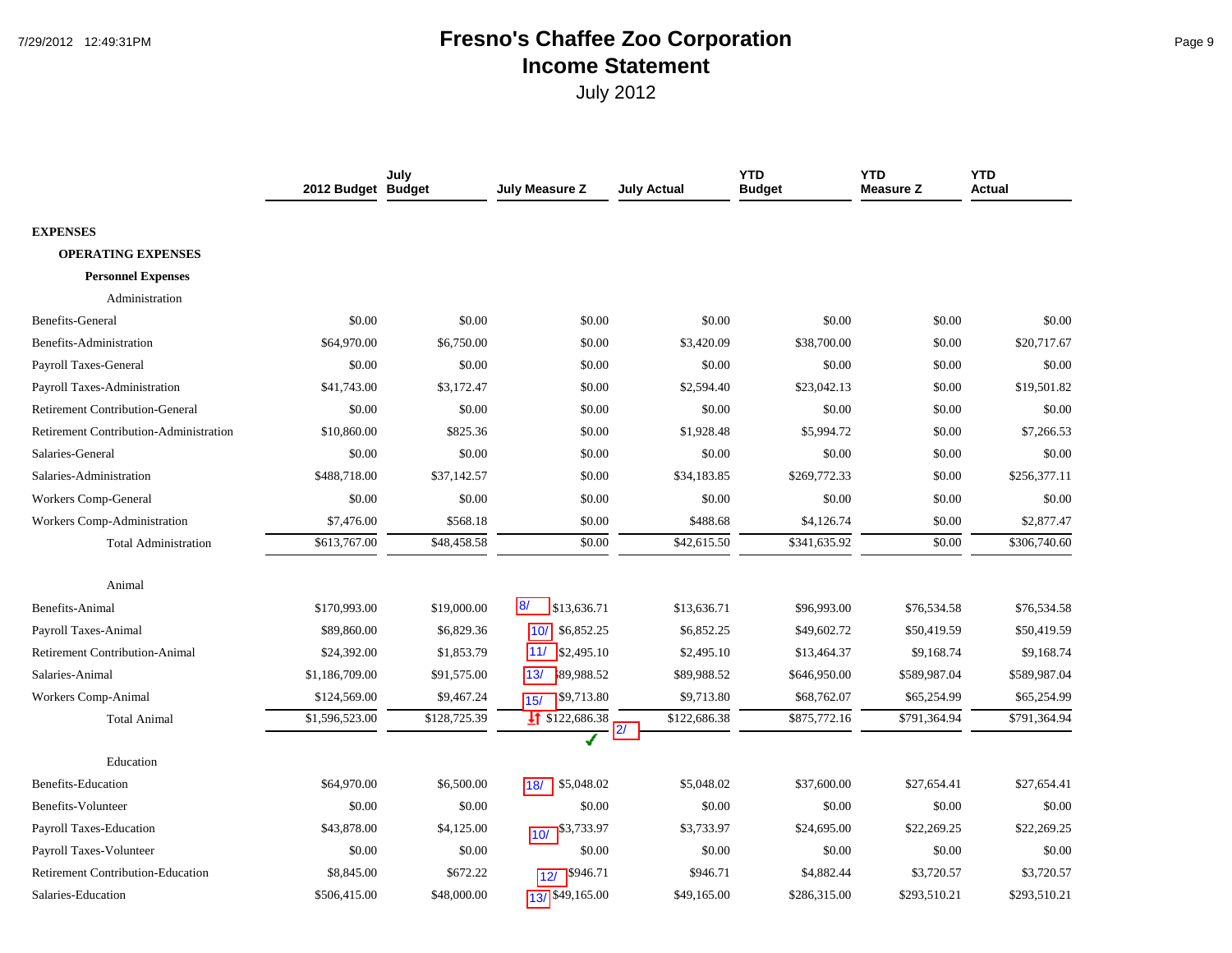# **Fresno's Chaffee Zoo Corporation Page 10** Page 10 **Income Statement**

|                                                 | 2012 Budget Budget | July        | <b>July Measure Z</b>         | <b>July Actual</b> | <b>YTD</b><br><b>Budget</b> | <b>YTD</b><br><b>Measure Z</b> | <b>YTD</b><br><b>Actual</b> |
|-------------------------------------------------|--------------------|-------------|-------------------------------|--------------------|-----------------------------|--------------------------------|-----------------------------|
| Salaries-Volunteer                              | \$0.00             | \$0.00      | \$0.00                        | \$0.00             | \$0.00                      | \$0.00                         | \$122.35                    |
| <b>Workers Comp-Education</b>                   | \$66,150.00        | \$5,027.40  | 15/<br>\$4,701.46             | \$4,701.46         | \$36,514.80                 | \$35,152.48                    | \$35,152.48                 |
| Workers Comp-Volunteer                          | \$0.00             | \$0.00      | \$0.00                        | \$0.00             | \$0.00                      | \$0.00                         | \$0.00                      |
| <b>Total Education</b>                          | \$690,258.00       | \$64,324.62 | $\sqrt{17}$ \$63,595.16       | \$63,595.16        | \$390,007.24                | \$382,306.92                   | \$382,429.27                |
|                                                 |                    |             | ℐ                             |                    |                             |                                |                             |
| Maintenance/Horticulture                        |                    |             |                               |                    |                             |                                |                             |
| Benefits-Maintenance                            | \$56,606.00        | \$6,150.00  | \$5,893.03<br>7/              | \$5,893.03         | \$34,456.00                 | \$31,420.65                    | \$31,420.65                 |
| Benefits-Horticulture                           | \$41,500.00        | \$4,700.00  | \$2,225.23<br>l8/             | \$2,225.23         | \$25,600.00                 | \$18,172.48                    | \$18,172.48                 |
| Payroll Taxes-Maintenance                       | \$29,337.00        | \$1,500.00  | \$1,167.80<br>$\overline{9/}$ | \$1,167.80         | \$15,495.00                 | \$9,519.93                     | \$9,519.93                  |
| Payroll Taxes-Horticulture                      | \$17,780.00        | \$1,351.28  | \$552.23<br>10/               | \$552.23           | \$9,814.56                  | \$5,413.45                     | \$5,413.45                  |
| Retirement Contribution-Maintenance             | \$1,943.00         | \$147.67    | 11/ \$178.05                  | \$178.05           | \$1,072.53                  | \$757.85                       | \$757.85                    |
| Retirement Contribution-Horticulture            | \$2,054.00         | \$156.10    | $11/$ \$137.54                | \$137.54           | \$1,133.79                  | \$137.54                       | \$137.54                    |
| Salaries-Maintenance                            | \$233,167.00       | \$17,720.69 | $12/\$15,510.15$              | \$15,510.15        | \$128,708.17                | \$126,723.19                   | \$126,723.19                |
| Salaries-Horticulture                           | \$216,978.00       | \$16,490.33 | $13/$ \$7,353.42              | \$7,353.42         | \$119,771.85                | \$72,056.31                    | \$72,056.31                 |
| Workers Comp-Maintenance                        | \$29,688.00        | \$2,256.29  | 14/ \$1,652.79                | \$1,652.79         | \$16,387.77                 | \$13,525.63                    | \$13,525.63                 |
| Workers Comp-Horticulture                       | \$20,962.00        | \$1,593.11  | \$801.84<br>14/               | \$801.84           | \$11,571.01                 | \$7,836.59                     | \$7,836.59                  |
| Total Maintenance/Horticulture                  | \$650,015.00       | \$52,065.47 | $\sqrt{17}$ \$35,472.08       | \$35,472.08        | \$364,010.68                | \$285,563.62                   | \$285,563.62                |
|                                                 |                    |             |                               | 2/                 |                             |                                |                             |
| Membership/Development/Marketing                |                    |             |                               |                    |                             |                                |                             |
| Benefits-Development                            | \$34,000.00        | \$3,500.00  | \$0.00                        | \$5,632.27         | \$20,500.00                 | \$0.00                         | \$19,099.94                 |
| Payroll Taxes-Development                       | \$26,424.00        | \$2,008.22  | \$0.00                        | \$1,863.12         | \$14,586.03                 | \$0.00                         | \$12,151.46                 |
| Payroll Taxes-Special Events                    | \$0.00             | \$0.00      | \$0.00                        | \$0.00             | \$0.00                      | \$0.00                         | \$0.00                      |
| <b>Retirement Contribution-Development</b>      | \$4,460.00         | \$338.96    | \$0.00                        | \$980.05           | \$2,461.92                  | \$0.00                         | \$3,031.12                  |
| Salaries-Development                            | \$298,195.00       | \$22,662.82 | \$0.00                        | \$24,574.47        | \$164,603.64                | \$0.00                         | \$160,335.33                |
| Salaries-Special Events                         | \$0.00             | \$0.00      | \$0.00                        | \$0.00             | \$0.00                      | \$0.00                         | \$0.00                      |
| Workers Comp-Development                        | \$13,476.00        | \$1,024.18  | \$0.00                        | \$1,166.66         | \$7,438.74                  | \$0.00                         | \$7,989.56                  |
| <b>Workers Comp-Special Events</b>              | \$0.00             | \$0.00      | \$0.00                        | \$0.00             | \$0.00                      | \$0.00                         | \$0.00                      |
| Total Membership/Development/Marketing76,555.00 |                    | \$29,534.18 | \$0.00                        | \$34,216.57        | \$209,590.33                | \$0.00                         | \$202,607.41                |
|                                                 |                    |             |                               |                    |                             |                                |                             |
| Veterinary                                      |                    |             |                               |                    |                             |                                |                             |
| Benefits-Veterinary                             | \$17,700.00        | \$2,150.00  | \$0.00                        | \$3,006.40         | \$10,950.00                 | \$0.00                         | \$15,717.81                 |
| Payroll Taxes-Veterinary                        | \$13,418.00        | \$1,019.77  | \$0.00                        | \$867.89           | \$7,406.73                  | \$0.00                         | \$6,347.76                  |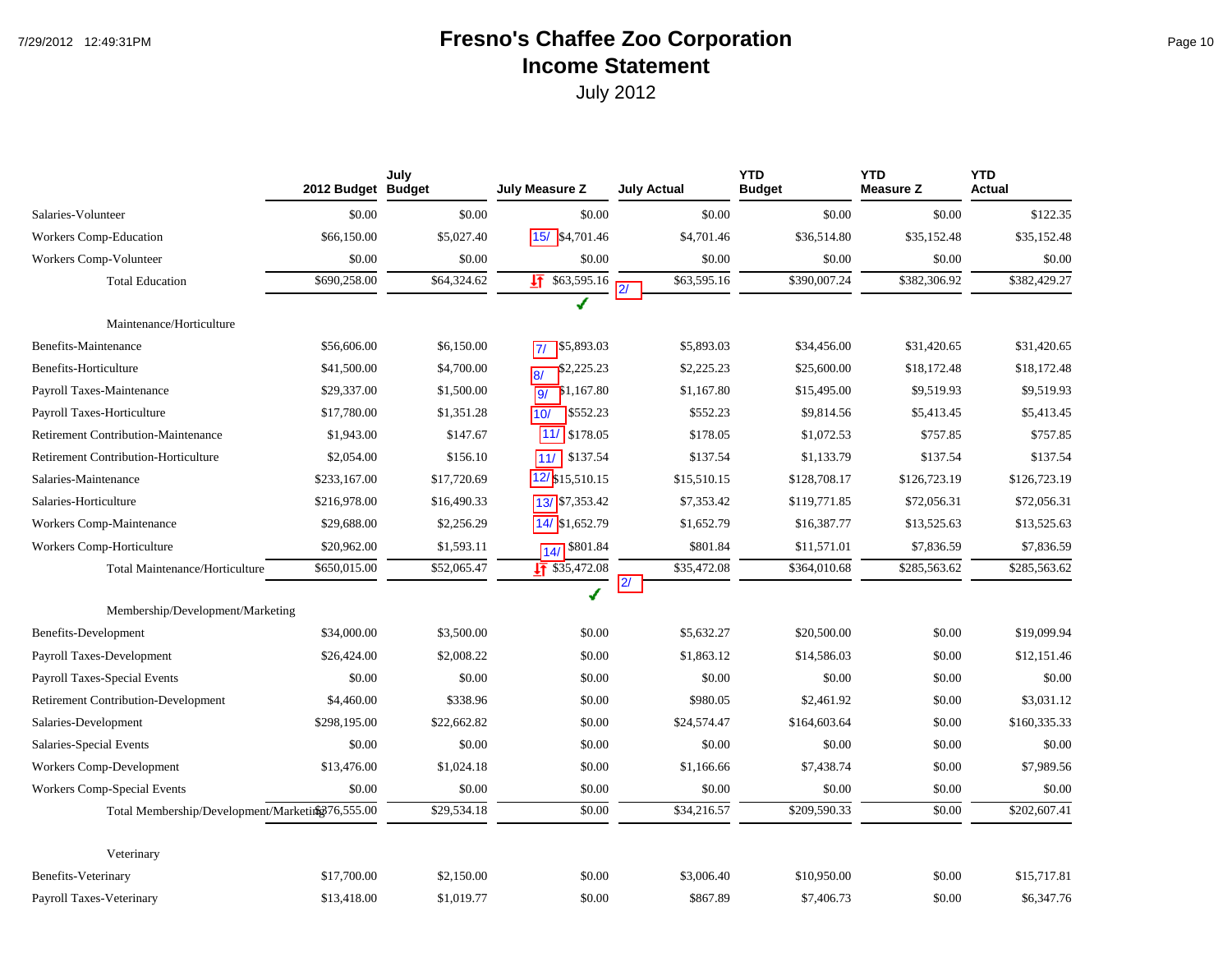Animal Feed

# **Fresno's Chaffee Zoo Corporation Page 11** Page 11 **Income Statement**

|                                                 | 2012 Budget Budget | July         | <b>July Measure Z</b>                  | <b>July Actual</b> | <b>YTD</b><br><b>Budget</b> | <b>YTD</b><br><b>Measure Z</b> | <b>YTD</b><br><b>Actual</b> |
|-------------------------------------------------|--------------------|--------------|----------------------------------------|--------------------|-----------------------------|--------------------------------|-----------------------------|
| Retirement Contribution-Veterinary              | \$5,554.00         | \$422.10     | \$0.00                                 | \$334.16           | \$3,065.79                  | \$0.00                         | \$2,525.75                  |
| Salaries-Veterinary                             | \$151,180.00       | \$11,489.68  | \$0.00                                 | \$11,344.86        | \$83,451.36                 | \$0.00                         | \$82,977.58                 |
| <b>Workers Comp-Veterinary</b>                  | \$18,866.00        | \$1,433.82   | \$0.00                                 | \$1,262.39         | \$10,414.02                 | \$0.00                         | \$9,267.91                  |
| <b>Total Veterinary</b>                         | \$206,718.00       | \$16,515.37  | \$0.00                                 | \$16,815.70        | \$115,287.90                | \$0.00                         | \$116,836.81                |
| <b>Visitor Services</b>                         |                    |              |                                        |                    |                             |                                |                             |
| Benefits-Security                               | \$20,680.00        | \$2,375.00   | $\overline{9/}$<br>\$2,269.01          | \$2,269.01         | \$12,725.00                 | \$11,912.35                    | \$11,912.35                 |
| <b>Benefits-Visitor Services</b>                | \$16,710.00        | \$1,800.00   | 9/<br>\$1,980.12                       | \$1,980.12         | \$10,180.00                 | \$10,625.75                    | \$10,625.75                 |
| <b>Payroll Taxes-Security</b>                   | \$17,304.00        | \$1,315.10   | $10/$ \$1,143.16                       | \$1,143.16         | \$9,551.79                  | \$8,000.88                     | \$8,000.88                  |
| <b>Payroll Taxes-Visitor Services</b>           | \$20,685.00        | \$1,450.00   | 11/81,410.88                           | \$1,410.88         | \$11,800.00                 | \$8,881.57                     | \$8,881.57                  |
| <b>Retirement Contribution-Security</b>         | \$2,345.00         | \$178.22     | $12/$ \$362.60                         | \$362.60           | \$1,294.44                  | \$1,167.80                     | \$1,167.80                  |
| <b>Retirement Contribution-Visitor Services</b> | \$2,972.00         | \$225.87     | 12/ \$413.17                           | \$413.17           | \$1,640.53                  | \$1,779.67                     | \$1,779.67                  |
| Salaries-Security                               | \$174,888.00       | \$13,291.49  | $14/$ \$15,053.37                      | \$15,053.37        | \$96,538.17                 | \$105,333.56                   | \$105,333.56                |
| Salaries-Visitor Services                       | \$215,307.00       | \$18,500.00  | 14/ \$18,576.97                        | \$18,576.97        | \$117,000.00                | \$115,616.10                   | \$115,616.10                |
| <b>Workers Comp-Security</b>                    | \$20,213.00        | \$1,536.19   | 15/ \$1,653.71                         | \$1,653.71         | \$11,157.57                 | \$11,537.31                    | \$11,537.31                 |
| <b>Workers Comp-Visitor Services</b>            | \$21,860.00        | \$1,661.36   | $15/$ \$2,063.58                       | \$2,063.58         | \$12,066.72                 | \$12,828.87                    | \$12,828.87                 |
| Total                                           | \$512,964.00       | \$42,333.23  | \$44,926.57<br>$\overline{\mathbf{H}}$ | \$44,926.57<br> 2/ | \$283,954.22                | \$287,683.86                   | \$287,683.86                |
| <b>Total Personnel Expenses</b>                 | \$4,646,800.00     | \$381,956.84 | \$266,680.19                           | \$360,327.96       | \$2,580,258.45              | \$1,746,919.34                 | \$2,373,226.51              |
| <b>Other Expenses</b>                           |                    |              |                                        |                    |                             |                                |                             |
| Advertising                                     |                    |              |                                        |                    |                             |                                |                             |
| Advertising                                     | \$0.00             | \$0.00       | \$0.00                                 | \$0.00             | \$0.00                      | \$0.00                         | \$0.00                      |
| Advertising-Marketing                           | \$288,250.00       | \$24,020.83  | \$0.00                                 | \$30,900.60        | \$168,145.81                | \$0.00                         | \$144,839.44                |
| Advertising-Development                         | \$0.00             | \$0.00       | \$0.00                                 | \$0.00             | \$0.00                      | \$0.00                         | \$0.00                      |
| <b>Advertising-Special Events</b>               | \$6,500.00         | \$83.33      | \$0.00                                 | \$0.00             | \$2,583.31                  | \$0.00                         | \$774.25                    |
| Advertising-Education                           | \$2,000.00         | \$0.00       | \$0.00                                 | \$0.00             | \$2,000.00                  | \$0.00                         | \$1,692.00                  |
| <b>Advertising-Visitor Services</b>             | \$0.00             | \$0.00       | \$0.00                                 | \$0.00             | \$0.00                      | \$0.00                         | \$0.00                      |
| Advertising-Administration                      | \$0.00             | \$0.00       | \$0.00                                 | \$0.00             | \$0.00                      | \$0.00                         | \$0.00                      |
| <b>Advertising-Information Technology</b>       | \$0.00             | \$0.00       | \$0.00                                 | \$0.00             | \$0.00                      | \$0.00                         | \$0.00                      |
| <b>Total Advertising</b>                        | \$296,750.00       | \$24,104.16  | \$0.00                                 | \$30,900.60        | \$172,729.12                | \$0.00                         | \$147,305.69                |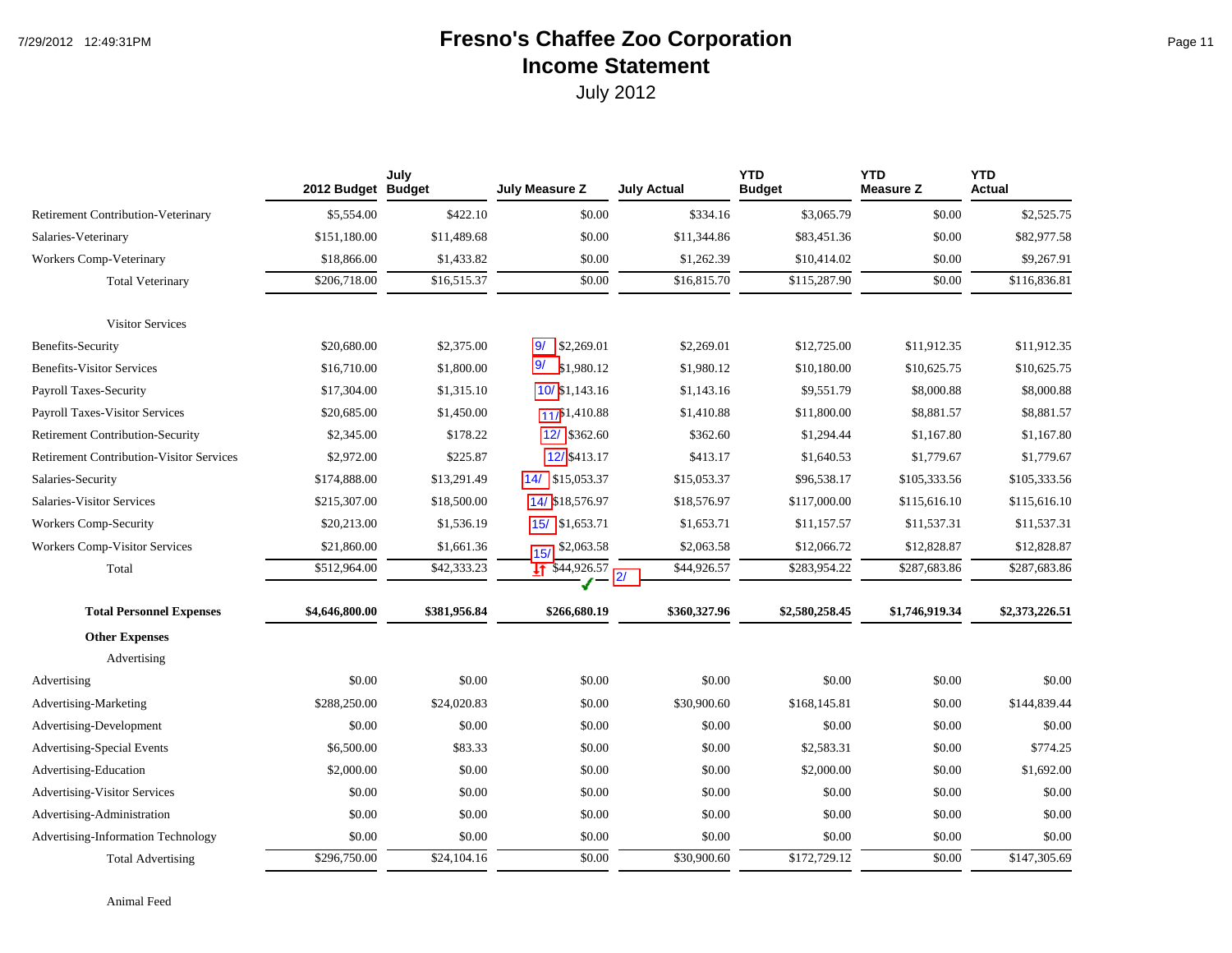# **Fresno's Chaffee Zoo Corporation Page 31 Income Statement**

|                                        | 2012 Budget     | July<br><b>Budget</b> | July Measure Z   | <b>July Actual</b> | <b>YTD</b><br><b>Budget</b> | <b>YTD</b><br><b>Measure Z</b> | YTD<br>Actual   |
|----------------------------------------|-----------------|-----------------------|------------------|--------------------|-----------------------------|--------------------------------|-----------------|
| <b>Consultant Fees</b>                 | \$0.00          | \$0.00                | \$0.00           | \$0.00             | \$0.00                      | \$0.00                         | \$0.00          |
| <b>Total Capital Expenses</b>          | \$150,000.00    | \$12,500.00           | \$0.00           | \$9,458.95         | \$87,499.96                 | \$0.00                         | \$55,479.80     |
| <b>Total EIR and Capital Expansion</b> | \$150,000.00    | \$12,500.00           | \$0.00           | \$9,458.95         | \$87,499.96                 | \$0.00                         | \$55,479.80     |
| <b>TOTAL EXPENSES</b>                  | \$7,995,832.00  | \$663,174.74          | \$266,710.19     | \$601,968.48       | \$4,488,727.29              | \$1,747,109.34                 | \$3,928,031.20  |
| <b>BEGINNING FUND BALANCE</b>          | \$14,256,785.11 | \$19,312,102.26       | (\$1,318,748.69) | \$19,312,102.26    | \$14,256,785.11             | $(\$5,444,760.28)$             | \$14,256,785.11 |
| <b>NET SURPLUS/(DEFICIT)</b>           | \$485,073.00    | \$94,941.90           | \$621,105.56     | \$525,388.25       | \$563,847.24                | \$4,747,117.15                 | \$5,580,705.40  |
| <b>ENDING FUND BALANCE</b>             | \$14,741,858.11 | \$19,407,044.16       | $(\$697,643.13)$ | \$19,837,490.51    | \$14,820,632.35             | $(\$697,643.13)$               | \$19,837,490.51 |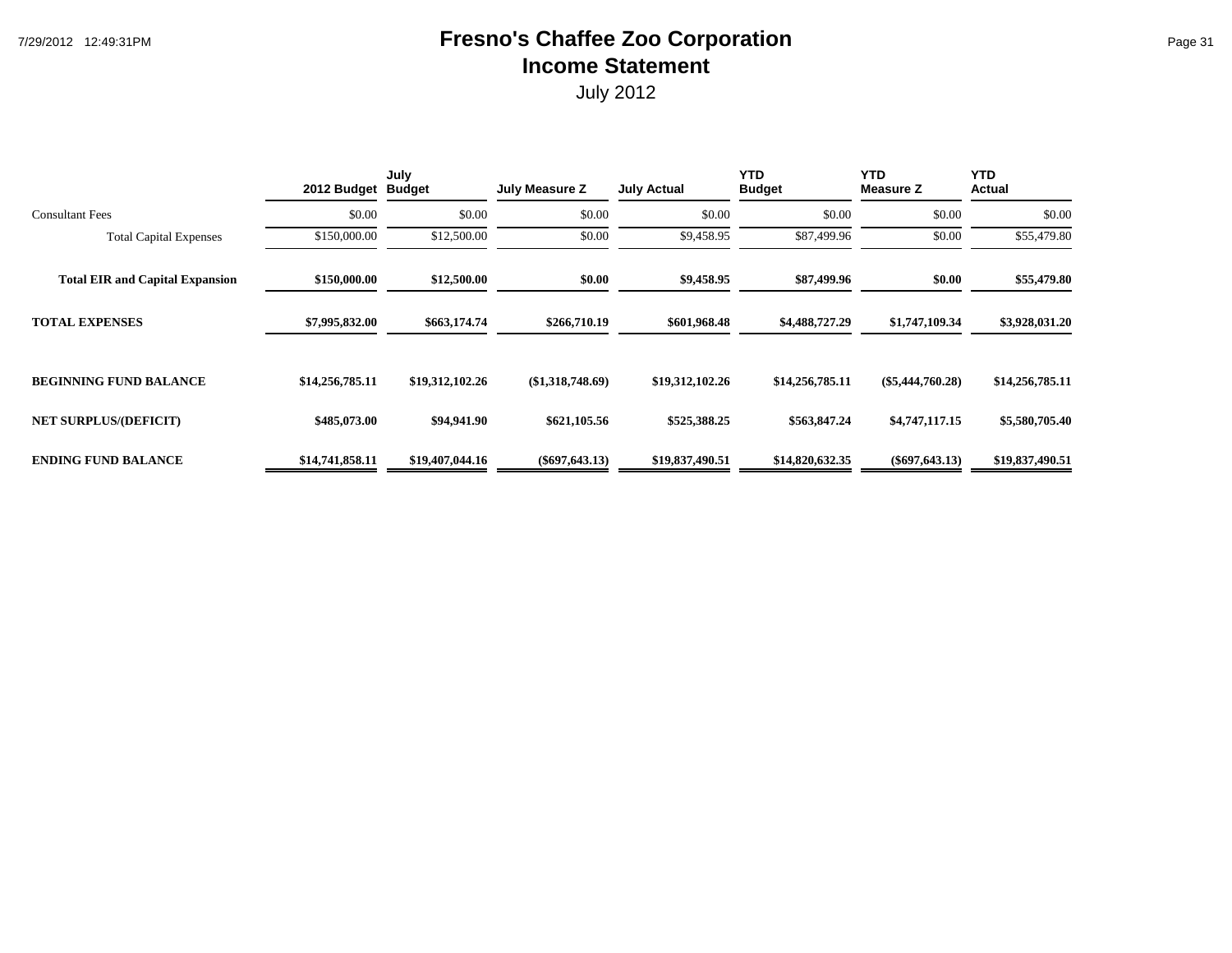# **Fresno's Chaffee Zoo Corporation** Page 1 **General Ledger Report**

| Date                  | Trans.                            | Journal                                        | Reference                                         | <b>Debit Amount</b>       | <b>Credit Amount</b>    | <b>Balance</b>                              |
|-----------------------|-----------------------------------|------------------------------------------------|---------------------------------------------------|---------------------------|-------------------------|---------------------------------------------|
| 1-5014-13             |                                   |                                                |                                                   |                           |                         |                                             |
| Account:              |                                   | 1-5014-13 (Bank Fees-Measure Z-Administration) |                                                   |                           |                         |                                             |
| 7/1/2012              |                                   |                                                | <b>Account Beginning Balance</b>                  |                           |                         | \$160.00                                    |
| 7/2/2012              | 7157-9                            | Journal Entry                                  | Measure Z Operating Claim 8C wire                 | \$10.00                   |                         |                                             |
| 7/18/2012             | 7264-5                            | Journal Entry                                  | Operating claim 2012-5                            | \$10.00                   |                         |                                             |
| 7/18/2012             | 7265-5                            | Journal Entry                                  | <reversal>Operating claim 2012-5</reversal>       |                           | \$10.00                 |                                             |
| 7/18/2012             | 7267-5                            | Journal Entry                                  | May Operating claim                               | \$10.00                   |                         |                                             |
| 7/27/2012             | 7271-82                           | Cash Disbursement                              | Measure Z Operating Claim 2012-6 Wire Fee         | \$10.00                   |                         |                                             |
|                       |                                   |                                                | <b>Account Subtotals</b>                          | \$40.00                   | \$10.00                 |                                             |
| 7/31/2012             |                                   |                                                | <b>Account Net Change</b>                         |                           |                         | \$30.00                                     |
| 7/31/2012             |                                   |                                                | <b>Account Ending Balance</b>                     |                           |                         | \$190.00                                    |
| 1-5080-01             |                                   |                                                |                                                   |                           |                         |                                             |
| Account:              | 1-5080-01 (Benefits-Maintenance)  |                                                |                                                   |                           |                         |                                             |
|                       |                                   |                                                |                                                   |                           |                         |                                             |
| 7/1/2012              |                                   |                                                | <b>Account Beginning Balance</b>                  |                           |                         | \$25,527.62                                 |
| 7/1/2012              | 7199-6                            | Journal Entry                                  | Principal Financial-Jun Life, LTD, & Dental       | \$767.19                  |                         |                                             |
| 7/1/2012              | 7200-6                            | Journal Entry                                  | Blue Shield-Jun Health Ins Premium                | \$3,932.92<br>\$115.81    |                         |                                             |
| 7/1/2012              | 7206-6<br>7282-6                  | Journal Entry                                  | VSP-Jul Vision Premium                            | \$2,044.25                |                         |                                             |
| 7/1/2012<br>7/13/2012 | 7249-22                           | Cash Disbursement                              | HSA Employer Contribution-3rd Quarter<br>Salaries |                           | \$122.50                |                                             |
| 7/23/2012             | 7308-7                            | Payroll                                        | Benefits Main 7/23/12                             |                           | \$722.14                |                                             |
| 7/27/2012             | 7306-22                           | Cash Receipts                                  | Salaries                                          |                           | \$122.50                |                                             |
|                       |                                   | Payroll                                        | <b>Account Subtotals</b>                          | $\frac{1}{21}$ \$6,860.17 | $\frac{1}{21}$ \$967.14 |                                             |
|                       |                                   |                                                |                                                   |                           |                         |                                             |
| 7/31/2012             |                                   |                                                | Account Net Change                                |                           |                         | $\frac{H}{H}$ \$5,893.03<br>$\vert 4 \vert$ |
| 7/31/2012             |                                   |                                                | <b>Account Ending Balance</b>                     |                           |                         | \$31,420.65                                 |
| 1-5080-02             |                                   |                                                |                                                   |                           |                         |                                             |
| Account:              | 1-5080-02 (Benefits-Horticulture) |                                                |                                                   |                           |                         |                                             |
| 7/1/2012              |                                   |                                                | <b>Account Beginning Balance</b>                  |                           |                         | \$15,947.25                                 |
| 7/1/2012              | 7199-7                            | Journal Entry                                  | Principal Financial-Jun Life, LTD, & Dental       |                           | \$88.44                 |                                             |
| 7/1/2012              | 7200-7                            | Journal Entry                                  | Blue Shield-Jun Health Ins Premium                | \$1,366.76                |                         |                                             |
| 7/1/2012              | 7206-7                            | Journal Entry                                  | VSP-Jul Vision Premium                            | \$55.36                   |                         |                                             |
| 7/1/2012              | 7282-7                            | Cash Disbursement                              | HSA Employer Contribution-3rd Quarter             | \$1,026.55                |                         |                                             |
| 7/13/2012             | 7249-25                           | Payroll                                        | Salaries                                          |                           | \$67.50                 |                                             |
| 7/27/2012             | 7306-25                           | Payroll                                        | Salaries                                          |                           | \$67.50                 |                                             |
|                       |                                   |                                                | <b>Account Subtotals</b>                          | $\sqrt{1}$ \$2,448.67     | $17$ \$223.44           |                                             |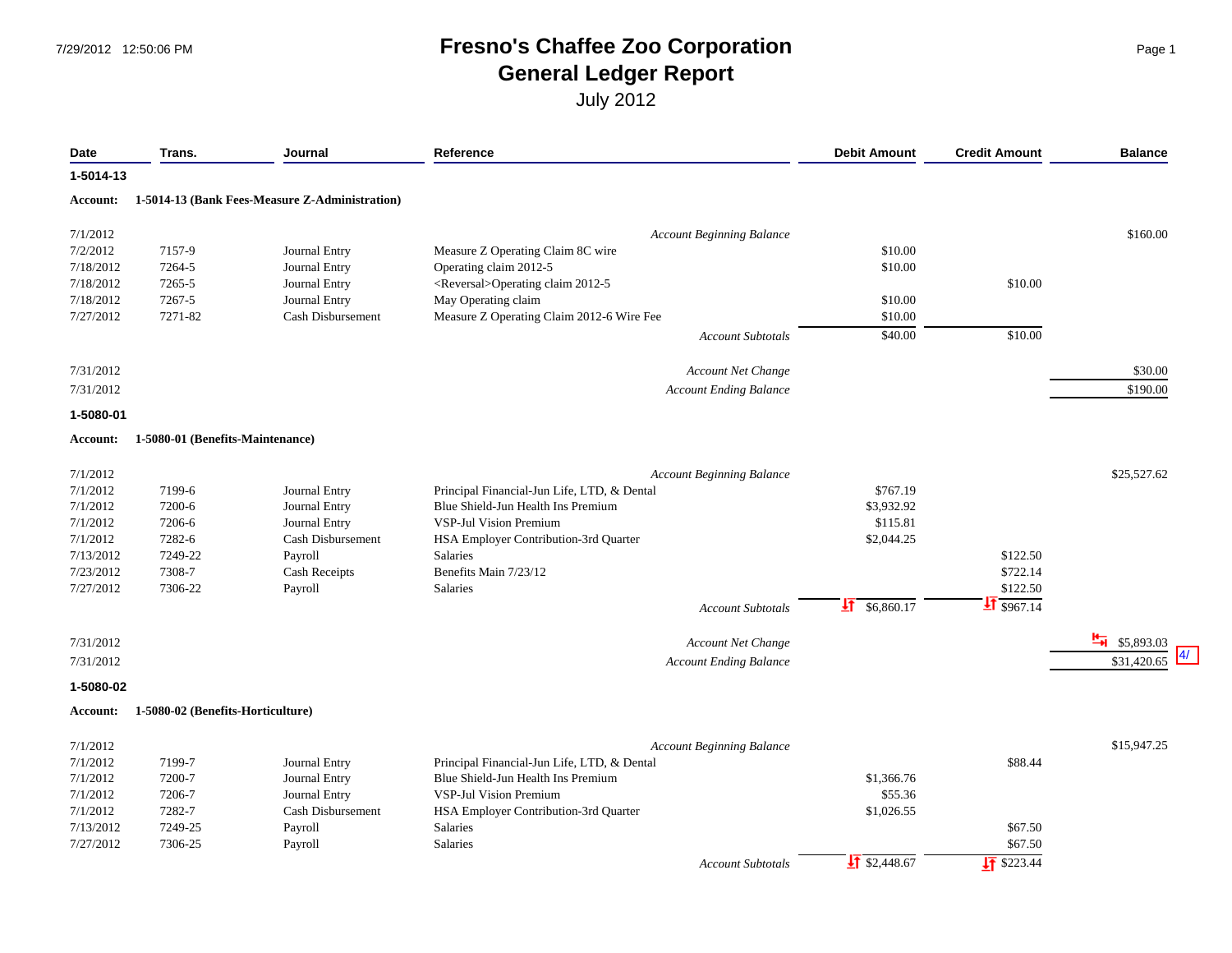#### **Fresno's Chaffee Zoo Corporation Page 2** Page 2 **General Ledger Report**

| Date      | Trans.                            | Journal           | Reference                                   | <b>Debit Amount</b>        | <b>Credit Amount</b>    | <b>Balance</b>              |
|-----------|-----------------------------------|-------------------|---------------------------------------------|----------------------------|-------------------------|-----------------------------|
| Account:  | 1-5080-02 (Benefits-Horticulture) |                   |                                             |                            |                         |                             |
| 7/31/2012 |                                   |                   | <b>Account Net Change</b>                   |                            |                         | 누<br>\$2,225.23             |
| 7/31/2012 |                                   |                   | <b>Account Ending Balance</b>               |                            |                         | \$18,172.48                 |
| 1-5080-03 |                                   |                   |                                             |                            |                         |                             |
| Account:  | 1-5080-03 (Benefits-Animal)       |                   |                                             |                            |                         |                             |
|           |                                   |                   |                                             |                            |                         |                             |
| 7/1/2012  |                                   |                   | <b>Account Beginning Balance</b>            |                            |                         | \$62,897.87                 |
| 7/1/2012  | 7199-1                            | Journal Entry     | Principal Financial-Jun Life, LTD, & Dental | \$1,664.06                 |                         |                             |
| 7/1/2012  | 7200-1                            | Journal Entry     | Blue Shield-Jun Health Ins Premium          | \$7,280.08                 |                         |                             |
| 7/1/2012  | 7206-1                            | Journal Entry     | VSP-Jul Vision Premium                      | \$238.42                   |                         |                             |
| 7/1/2012  | 7282-1                            | Cash Disbursement | HSA Employer Contribution-3rd Quarter       | \$5,409.30                 |                         |                             |
| 7/13/2012 | 7249-21                           | Payroll           | Salaries                                    |                            | \$207.97                |                             |
| 7/23/2012 | 7308-8                            | Cash Receipts     | Benefits Animal 7/23/12                     |                            | \$343.14                |                             |
| 7/27/2012 | 7306-21                           | Payroll           | Salaries                                    |                            | \$207.97                |                             |
| 7/27/2012 | 7309-4                            | Cash Receipts     | Benefits Animal 7/27/12                     |                            | \$196.07                |                             |
|           |                                   |                   | <b>Account Subtotals</b>                    | $\frac{1}{21}$ \$14,591.86 | \$955.15                |                             |
|           |                                   |                   |                                             |                            |                         |                             |
| 7/31/2012 |                                   |                   | Account Net Change                          |                            |                         | $\frac{H}{H}$ \$13,636.71   |
| 7/31/2012 |                                   |                   | <b>Account Ending Balance</b>               |                            |                         | \$76,534.58                 |
| 1-5080-08 |                                   |                   |                                             |                            |                         |                             |
| Account:  | 1-5080-08 (Benefits-Education)    |                   |                                             |                            |                         |                             |
|           |                                   |                   |                                             |                            |                         |                             |
| 7/1/2012  |                                   |                   | <b>Account Beginning Balance</b>            |                            |                         | \$22,606.39                 |
| 7/1/2012  | 7199-3                            | Journal Entry     | Principal Financial-Jun Life, LTD, & Dental | \$509.40                   |                         |                             |
| 7/1/2012  | 7200-3                            | Journal Entry     | Blue Shield-Jun Health Ins Premium          | \$2,761.41                 |                         |                             |
| 7/1/2012  | 7206-3                            | Journal Entry     | VSP-Jul Vision Premium                      | \$87.96                    |                         |                             |
| 7/1/2012  | 7282-2                            | Cash Disbursement | HSA Employer Contribution-3rd Quarter       | \$2,044.25                 |                         |                             |
| 7/13/2012 | 7249-20                           | Payroll           | Salaries                                    |                            | \$177.50                |                             |
| 7/27/2012 | 7306-20                           | Payroll           | Salaries                                    |                            | \$177.50                |                             |
|           |                                   |                   | <b>Account Subtotals</b>                    | $\frac{1}{2}$ \$5,403.02   | $\frac{1}{21}$ \$355.00 |                             |
| 7/31/2012 |                                   |                   | <b>Account Net Change</b>                   |                            |                         | $\frac{H}{H}$ \$5,048.02 3/ |
| 7/31/2012 |                                   |                   | <b>Account Ending Balance</b>               |                            |                         | \$27,654.41                 |
| 1-5080-11 |                                   |                   |                                             |                            |                         |                             |
|           |                                   |                   |                                             |                            |                         |                             |
| Account:  | 1-5080-11 (Benefits-Security)     |                   |                                             |                            |                         |                             |
| 7/1/2012  |                                   |                   | <b>Account Beginning Balance</b>            |                            |                         | \$9,643.34                  |
| 7/1/2012  | 7199-9                            | Journal Entry     | Principal Financial-Jun Life, LTD, & Dental | \$284.76                   |                         |                             |
| 7/1/2012  | 7200-9                            | Journal Entry     | Blue Shield-Jun Health Ins Premium          | \$1,032.04                 |                         |                             |
| 7/1/2012  | 7206-9                            | Journal Entry     | <b>VSP-Jul Vision Premium</b>               | \$35.66                    |                         |                             |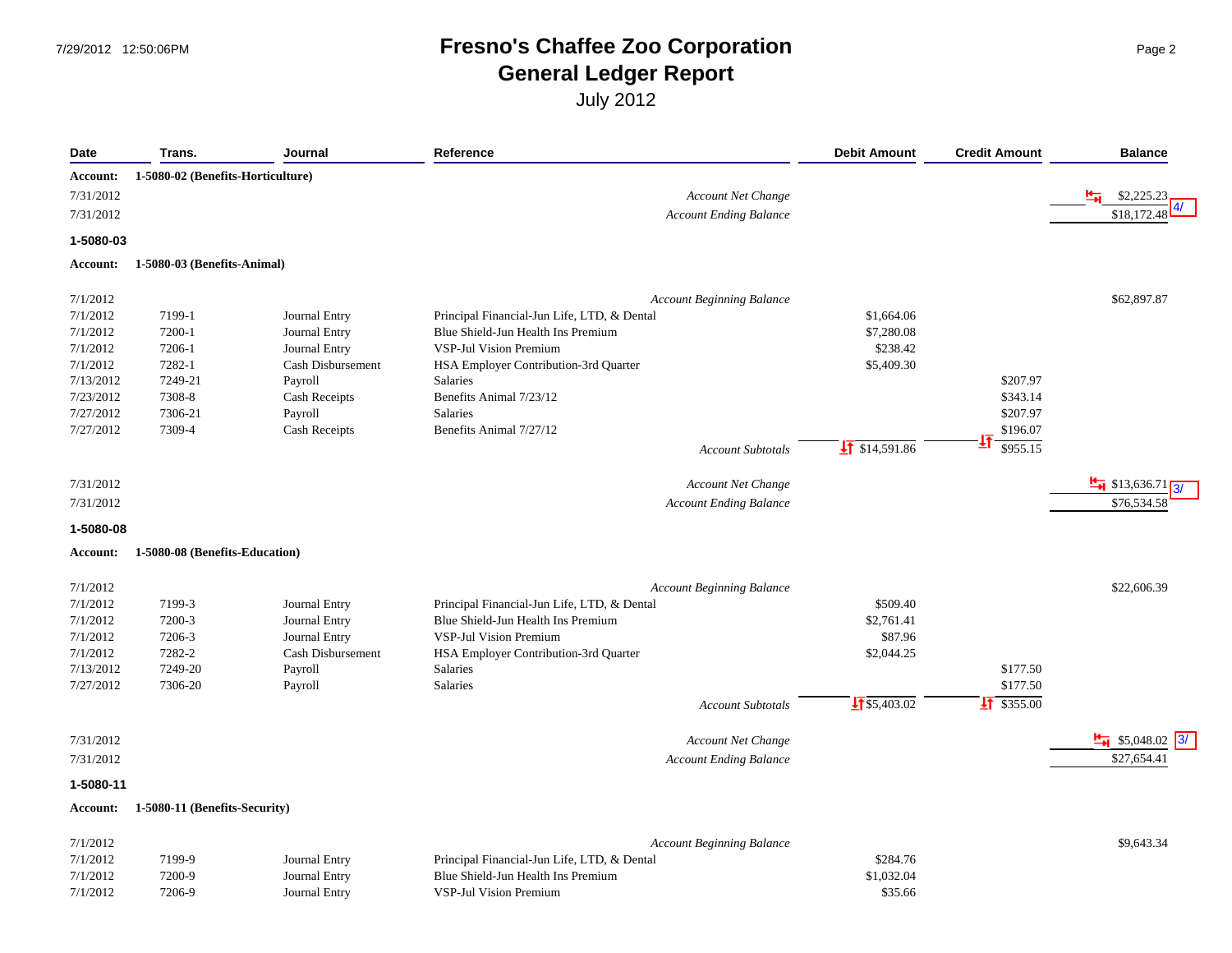# **Fresno's Chaffee Zoo Corporation Page 3 General Ledger Report**

| Date            | Trans.                                 | Journal           | Reference                                   | <b>Debit Amount</b>      | <b>Credit Amount</b>    | <b>Balance</b>                     |
|-----------------|----------------------------------------|-------------------|---------------------------------------------|--------------------------|-------------------------|------------------------------------|
| Account:        | 1-5080-11 (Benefits-Security)          |                   |                                             |                          |                         |                                    |
| 7/1/2012        | 7282-8                                 | Cash Disbursement | HSA Employer Contribution-3rd Quarter       | \$1,026.55               |                         |                                    |
| 7/13/2012       | 7249-24                                | Payroll           | Salaries                                    |                          | \$55.00                 |                                    |
| 7/27/2012       | 7306-24                                | Payroll           | Salaries                                    |                          | \$55.00                 |                                    |
|                 |                                        |                   | <b>Account Subtotals</b>                    | $\sqrt{1}$ \$2,379.01    | $\frac{1}{2}$ \$110.00  |                                    |
| 7/31/2012       |                                        |                   | Account Net Change                          |                          |                         | $\frac{1}{2}$ \$2,269.01           |
| 7/31/2012       |                                        |                   | <b>Account Ending Balance</b>               |                          |                         | \$11,912.3                         |
| 1-5080-12       |                                        |                   |                                             |                          |                         |                                    |
| <b>Account:</b> | 1-5080-12 (Benefits-Visitor Services)  |                   |                                             |                          |                         |                                    |
| 7/1/2012        |                                        |                   | Account Beginning Balance                   |                          |                         | \$8,645.63                         |
| 7/1/2012        | 7199-2                                 | Journal Entry     | Principal Financial-Jun Life, LTD, & Dental | \$223.25                 |                         |                                    |
| 7/1/2012        | 7200-2                                 | Journal Entry     | Blue Shield-Jun Health Ins Premium          | \$1,087.83               |                         |                                    |
| 7/1/2012        | 7206-2                                 | Journal Entry     | VSP-Jul Vision Premium                      | \$36.34                  |                         |                                    |
| 7/1/2012        | 7282-4                                 | Cash Disbursement | HSA Employer Contribution-3rd Quarter       | \$767.70                 |                         |                                    |
| 7/13/2012       | 7249-19                                | Payroll           | Salaries                                    |                          | \$67.50                 |                                    |
| 7/27/2012       | 7306-19                                | Payroll           | <b>Salaries</b>                             |                          | \$67.50                 |                                    |
|                 |                                        |                   | <b>Account Subtotals</b>                    | 圷<br>\$2,115.12          | $\frac{1}{21}$ \$135.00 |                                    |
| 7/31/2012       |                                        |                   | Account Net Change                          |                          |                         | $\frac{14}{9}$ \$1,980.12 9/       |
| 7/31/2012       |                                        |                   | Account Ending Balance                      |                          |                         | \$10,625.75                        |
| 1-5131-01       |                                        |                   |                                             |                          |                         |                                    |
| Account:        | 1-5131-01 (Payroll Taxes-Maintenance)  |                   |                                             |                          |                         |                                    |
| 7/1/2012        |                                        |                   | Account Beginning Balance                   |                          |                         | \$8,352.13                         |
| 7/13/2012       | 7249-72                                | Payroll           | Payroll Taxes                               | \$525.51                 |                         |                                    |
| 7/27/2012       | 7306-68                                | Payroll           | Payroll Taxes                               | \$642.29                 |                         |                                    |
|                 |                                        |                   | Account Subtotals                           | $\frac{1}{2}$ \$1,167.80 | \$0.00                  |                                    |
| 7/31/2012       |                                        |                   | Account Net Change                          |                          |                         | $\frac{H}{\sqrt{4}}$ \$1,167.80 4/ |
| 7/31/2012       |                                        |                   | Account Ending Balance                      |                          |                         | \$9,519.93                         |
| 1-5131-02       |                                        |                   |                                             |                          |                         |                                    |
| <b>Account:</b> | 1-5131-02 (Payroll Taxes-Horticulture) |                   |                                             |                          |                         |                                    |
| 7/1/2012        |                                        |                   | Account Beginning Balance                   |                          |                         | \$4,861.22                         |
| 7/13/2012       | 7249-77                                | Payroll           | Payroll Taxes                               | \$279.33                 |                         |                                    |
| 7/27/2012       | 7306-73                                | Payroll           | Payroll Taxes                               | \$272.90                 |                         |                                    |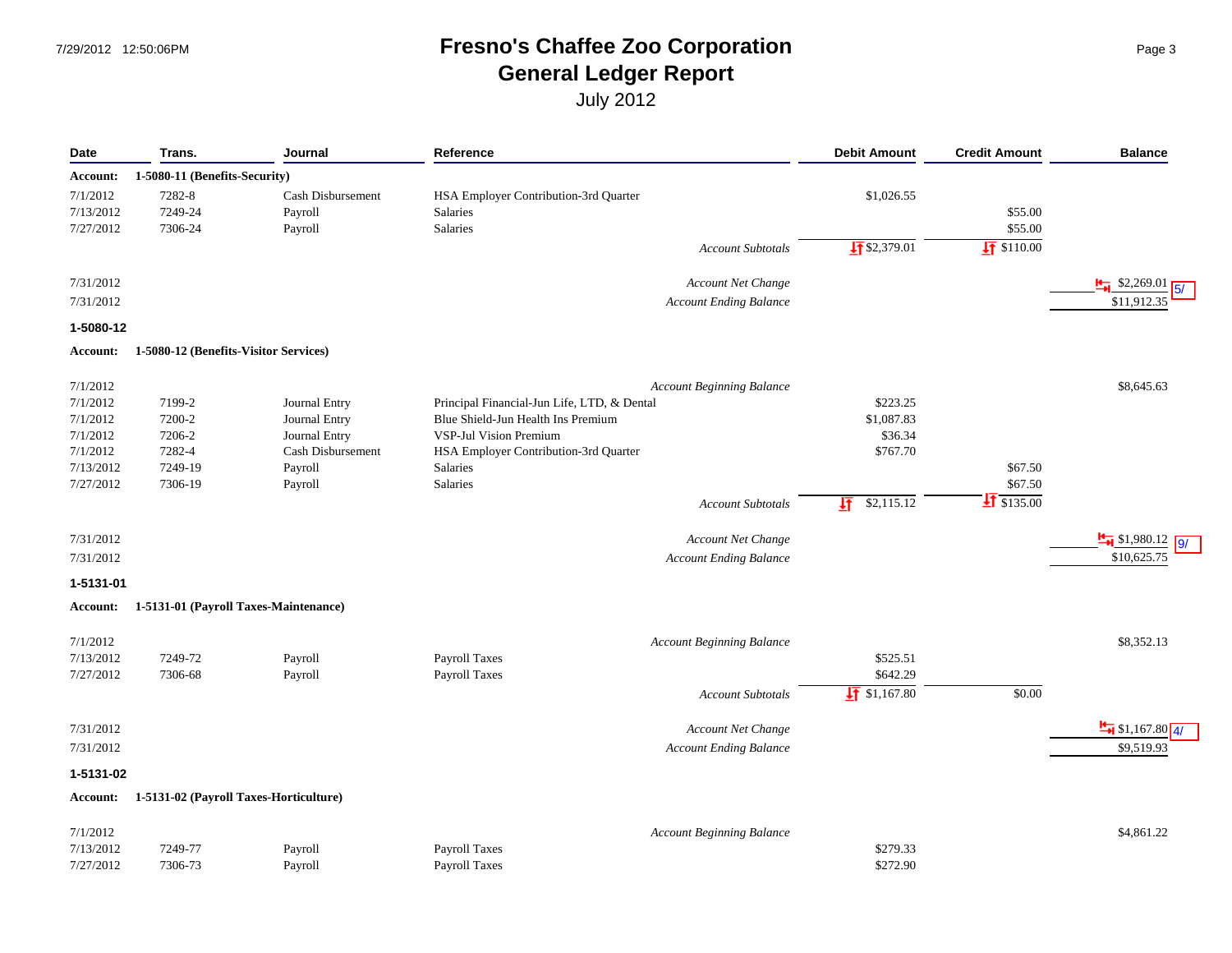## **Fresno's Chaffee Zoo Corporation** Page 4 **General Ledger Report**

| Date      | Trans.                                 | Journal | Reference            |                                  | <b>Debit Amount</b>      | <b>Credit Amount</b> | <b>Balance</b>                     |
|-----------|----------------------------------------|---------|----------------------|----------------------------------|--------------------------|----------------------|------------------------------------|
| Account:  | 1-5131-02 (Payroll Taxes-Horticulture) |         |                      |                                  |                          |                      |                                    |
|           |                                        |         |                      | <b>Account Subtotals</b>         | 虹<br>\$552.23            | \$0.00               |                                    |
| 7/31/2012 |                                        |         |                      | Account Net Change               |                          |                      | $\frac{H}{H}$ \$552.23 4/          |
| 7/31/2012 |                                        |         |                      | Account Ending Balance           |                          |                      | \$5,413.45                         |
| 1-5131-03 |                                        |         |                      |                                  |                          |                      |                                    |
| Account:  | 1-5131-03 (Payroll Taxes-Animal)       |         |                      |                                  |                          |                      |                                    |
| 7/1/2012  |                                        |         |                      | <b>Account Beginning Balance</b> |                          |                      | \$43,567.34                        |
| 7/13/2012 | 7249-70                                | Payroll | <b>Payroll Taxes</b> |                                  | \$3,609.13               |                      |                                    |
| 7/27/2012 | 7306-66                                | Payroll | Payroll Taxes        |                                  | \$3,243.12               |                      |                                    |
|           |                                        |         |                      | <b>Account Subtotals</b>         | $\sqrt{11}$ \$6,852.25   | \$0.00               |                                    |
| 7/31/2012 |                                        |         |                      | Account Net Change               |                          |                      | \$6,852.25<br>13/                  |
| 7/31/2012 |                                        |         |                      | <b>Account Ending Balance</b>    |                          |                      | \$50,419.59                        |
| 1-5131-08 |                                        |         |                      |                                  |                          |                      |                                    |
| Account:  | 1-5131-08 (Payroll Taxes-Education)    |         |                      |                                  |                          |                      |                                    |
| 7/1/2012  |                                        |         |                      | <b>Account Beginning Balance</b> |                          |                      | \$18,535.28                        |
| 7/13/2012 | 7249-69                                | Payroll | <b>Payroll Taxes</b> |                                  | \$1,523.51               |                      |                                    |
| 7/13/2012 | 7249-76                                | Payroll | <b>Payroll Taxes</b> |                                  | \$339.87                 |                      |                                    |
| 7/27/2012 | 7306-65                                | Payroll | Payroll Taxes        |                                  | \$1,511.93               |                      |                                    |
| 7/27/2012 | 7306-72                                | Payroll | Payroll Taxes        |                                  | \$358.66                 |                      |                                    |
|           |                                        |         |                      | <b>Account Subtotals</b>         | $\sqrt{41}$ \$3,733.97   | \$0.00               |                                    |
| 7/31/2012 |                                        |         |                      | Account Net Change               |                          |                      | $\frac{H}{H}$ \$3,733.97           |
| 7/31/2012 |                                        |         |                      | <b>Account Ending Balance</b>    |                          |                      | 3/<br>\$22,269.25                  |
| 1-5131-11 |                                        |         |                      |                                  |                          |                      |                                    |
| Account:  | 1-5131-11 (Payroll Taxes-Security)     |         |                      |                                  |                          |                      |                                    |
| 7/1/2012  |                                        |         |                      | <b>Account Beginning Balance</b> |                          |                      | \$6,857.72                         |
| 7/13/2012 | 7249-75                                | Payroll | <b>Payroll Taxes</b> |                                  | \$581.10                 |                      |                                    |
| 7/27/2012 | 7306-71                                | Payroll | Payroll Taxes        |                                  | \$562.06                 |                      |                                    |
|           |                                        |         |                      | <b>Account Subtotals</b>         | $\frac{1}{2}$ \$1,143.16 | \$0.00               |                                    |
| 7/31/2012 |                                        |         |                      | Account Net Change               |                          |                      | $\frac{H}{\sqrt{2}}$ \$1,143.16 5/ |
| 7/31/2012 |                                        |         |                      | <b>Account Ending Balance</b>    |                          |                      | \$8,000.88                         |
| 1-5131-12 |                                        |         |                      |                                  |                          |                      |                                    |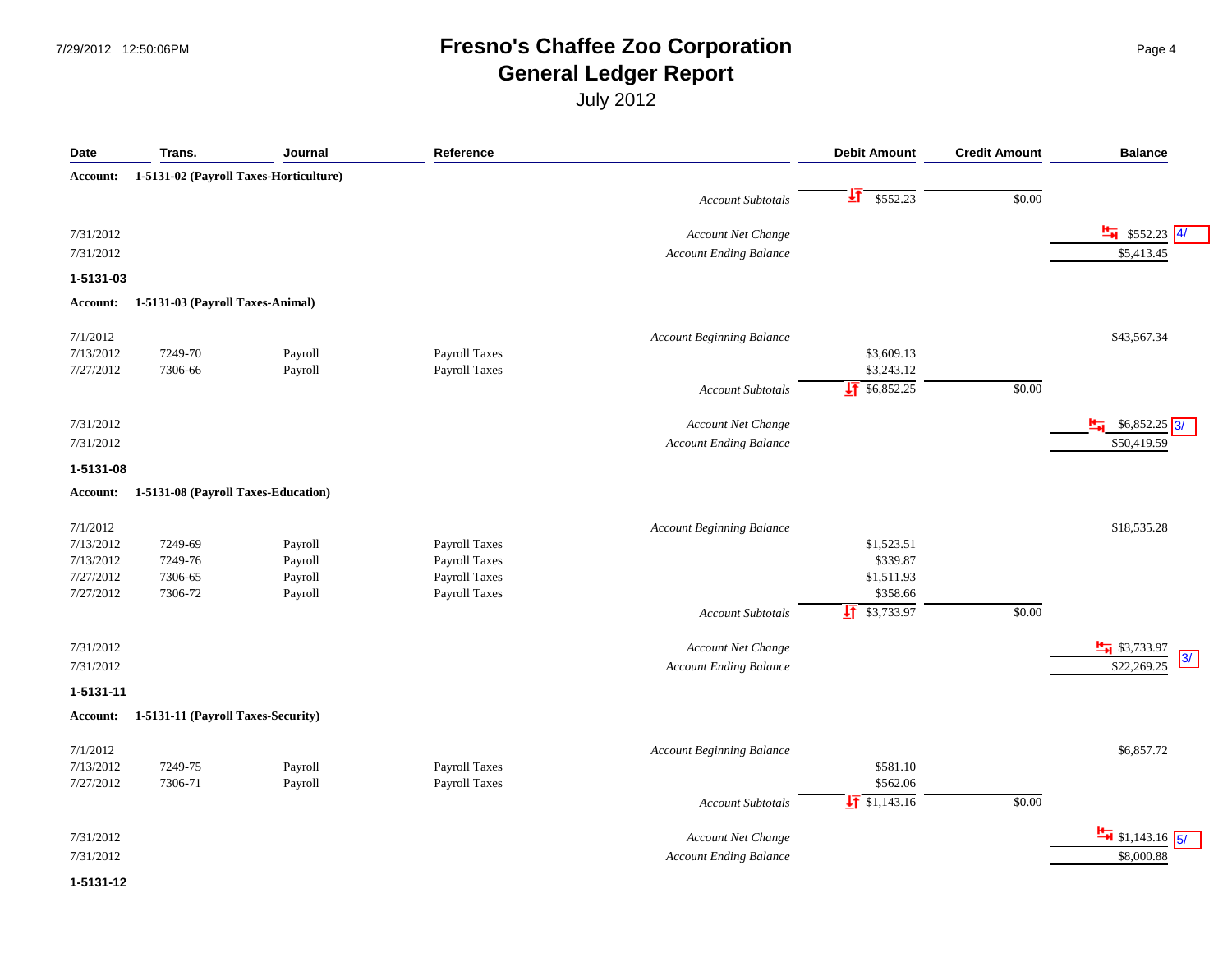## **Fresno's Chaffee Zoo Corporation Page 5 General Ledger Report**

July 2012

| Date                               | Trans.             | Journal                                          | Reference                                    |                                                     | <b>Debit Amount</b>      | <b>Credit Amount</b> | <b>Balance</b>                         |
|------------------------------------|--------------------|--------------------------------------------------|----------------------------------------------|-----------------------------------------------------|--------------------------|----------------------|----------------------------------------|
| Account:                           |                    | 1-5131-12 (Payroll Taxes-Visitor Services)       |                                              |                                                     |                          |                      |                                        |
| 7/1/2012<br>7/13/2012<br>7/27/2012 | 7249-68<br>7306-64 | Payroll<br>Payroll                               | <b>Payroll Taxes</b><br><b>Payroll Taxes</b> | <b>Account Beginning Balance</b>                    | \$774.83<br>\$636.05     |                      | \$7,470.69                             |
|                                    |                    |                                                  |                                              | <b>Account Subtotals</b>                            | $\frac{1}{2}$ \$1,410.88 | \$0.00               |                                        |
| 7/31/2012                          |                    |                                                  |                                              | Account Net Change                                  |                          |                      | $\frac{1}{2}$ \$1,410.88 5/            |
| 7/31/2012                          |                    |                                                  |                                              | <b>Account Ending Balance</b>                       |                          |                      | \$8,881.57                             |
| 1-5153-01                          |                    |                                                  |                                              |                                                     |                          |                      |                                        |
| Account:                           |                    | 1-5153-01 (Retirement Contribution-Maintenance)  |                                              |                                                     |                          |                      |                                        |
| 7/1/2012<br>7/10/2012              | 7271-27            | Cash Disbursement                                | $401(k)$ PR WH                               | <b>Account Beginning Balance</b>                    | \$178.05                 |                      | \$579.80                               |
|                                    |                    |                                                  |                                              | <b>Account Subtotals</b>                            | \$178.05                 | \$0.00               |                                        |
| 7/31/2012<br>7/31/2012             |                    |                                                  |                                              | Account Net Change<br><b>Account Ending Balance</b> |                          |                      | $\frac{14}{2}$ \$178.05 4/<br>\$757.85 |
| 1-5153-02                          |                    |                                                  |                                              |                                                     |                          |                      |                                        |
| Account:                           |                    | 1-5153-02 (Retirement Contribution-Horticulture) |                                              |                                                     |                          |                      |                                        |
| 7/1/2012<br>7/10/2012              | 7271-28            | Cash Disbursement                                | $401(k)$ PR WH                               | <b>Account Beginning Balance</b>                    | \$137.54                 |                      | \$0.00                                 |
|                                    |                    |                                                  |                                              | <b>Account Subtotals</b>                            | \$137.54                 | \$0.00               |                                        |
| 7/31/2012                          |                    |                                                  |                                              | Account Net Change                                  |                          |                      | \$137.54                               |
| 7/31/2012                          |                    |                                                  |                                              | <b>Account Ending Balance</b>                       |                          |                      |                                        |
| 1-5153-03                          |                    |                                                  |                                              |                                                     |                          |                      |                                        |
| Account:                           |                    | 1-5153-03 (Retirement Contribution-Animal)       |                                              |                                                     |                          |                      |                                        |
| 7/1/2012<br>7/10/2012              | 7271-29            | Cash Disbursement                                | $401(k)$ PR WH                               | Account Beginning Balance                           | \$2,495.10               |                      | \$6,673.64                             |
|                                    |                    |                                                  |                                              | <b>Account Subtotals</b>                            | \$2,495.10               | \$0.00               |                                        |
| 7/31/2012<br>7/31/2012             |                    |                                                  |                                              | Account Net Change<br><b>Account Ending Balance</b> |                          |                      | $\frac{1}{2}$ \$2,495.10<br>\$9,168.74 |
| 1-5153-08                          |                    |                                                  |                                              |                                                     |                          |                      |                                        |

**Account: 1-5153-08 (Retirement Contribution-Education)**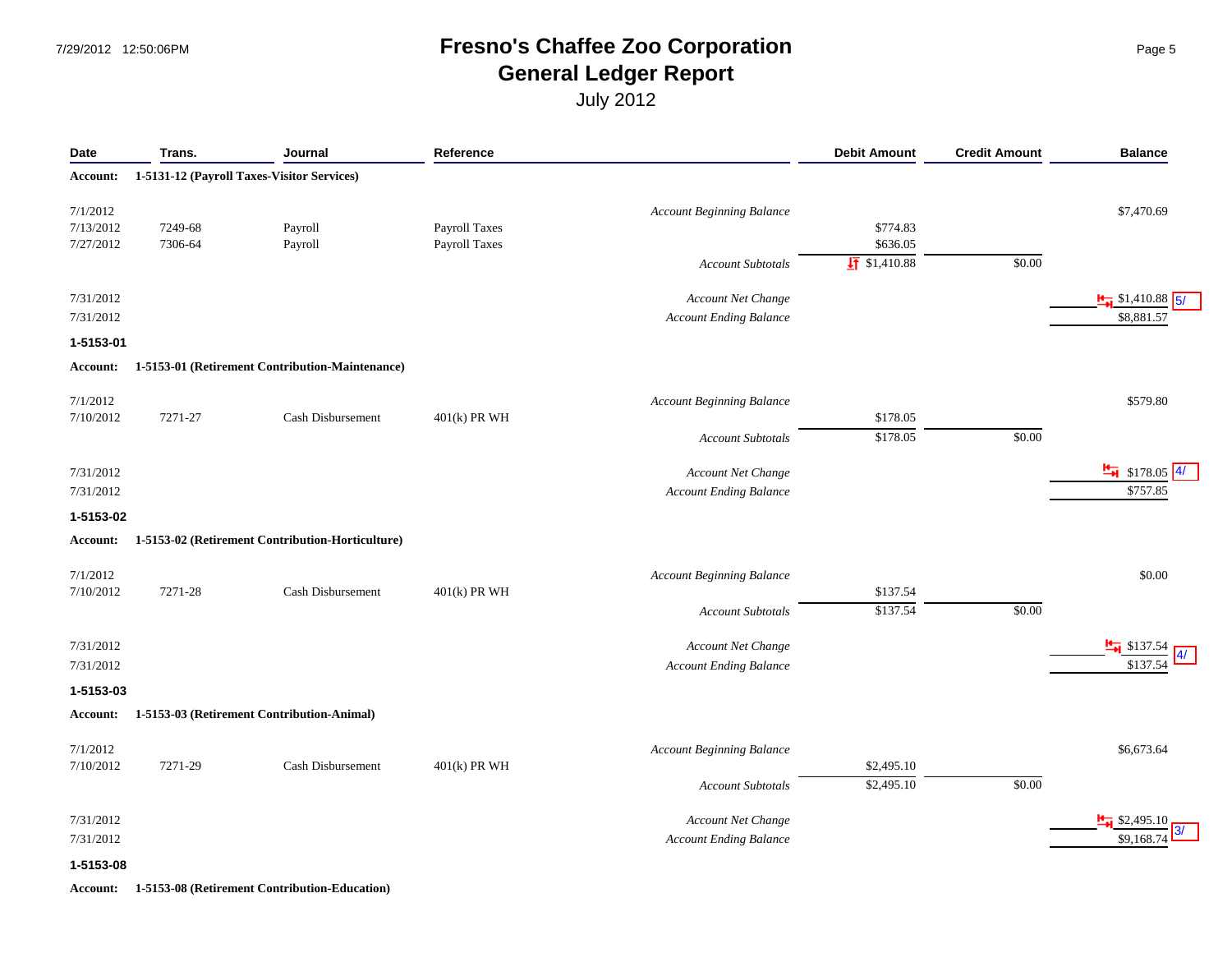#### **Fresno's Chaffee Zoo Corporation Page 6** Page 6 **General Ledger Report**

July 2012

| Date                  | Trans.                           | Journal                                              | Reference       |                                  | <b>Debit Amount</b>       | <b>Credit Amount</b> | <b>Balance</b>                        |
|-----------------------|----------------------------------|------------------------------------------------------|-----------------|----------------------------------|---------------------------|----------------------|---------------------------------------|
| <b>Account:</b>       |                                  | 1-5153-08 (Retirement Contribution-Education)        |                 |                                  |                           |                      |                                       |
| 7/1/2012<br>7/10/2012 | 7271-31                          | Cash Disbursement                                    | $401(k)$ PR WH  | Account Beginning Balance        | \$805.83                  |                      | \$2,773.86                            |
| 7/10/2012             | 7271-35                          | Cash Disbursement                                    | 401(k) PR WH    | <b>Account Subtotals</b>         | \$140.88<br>圷<br>\$946.71 | \$0.00               |                                       |
|                       |                                  |                                                      |                 |                                  |                           |                      |                                       |
| 7/31/2012             |                                  |                                                      |                 | Account Net Change               |                           |                      | $\frac{14}{2}$ \$946.71 $\frac{3}{1}$ |
| 7/31/2012             |                                  |                                                      |                 | Account Ending Balance           |                           |                      | \$3,720.57                            |
| 1-5153-11             |                                  |                                                      |                 |                                  |                           |                      |                                       |
| Account:              |                                  | 1-5153-11 (Retirement Contribution-Security)         |                 |                                  |                           |                      |                                       |
| 7/1/2012              |                                  |                                                      |                 | <b>Account Beginning Balance</b> |                           |                      | \$805.20                              |
| 7/10/2012             | 7271-36                          | Cash Disbursement                                    | $401(k)$ PR WH  |                                  | \$362.60                  |                      |                                       |
|                       |                                  |                                                      |                 | <b>Account Subtotals</b>         | \$362.60                  | \$0.00               |                                       |
| 7/31/2012             |                                  |                                                      |                 | Account Net Change               |                           |                      | $\frac{H}{1}$ \$362.60 5/             |
| 7/31/2012             |                                  |                                                      |                 | <b>Account Ending Balance</b>    |                           |                      | \$1,167.80                            |
| 1-5153-12             |                                  |                                                      |                 |                                  |                           |                      |                                       |
| Account:              |                                  | 1-5153-12 (Retirement Contribution-Visitor Services) |                 |                                  |                           |                      |                                       |
| 7/1/2012              |                                  |                                                      |                 | <b>Account Beginning Balance</b> |                           |                      | \$1,366.50                            |
| 7/10/2012             | 7271-37                          | Cash Disbursement                                    | 401(k) PR WH    |                                  | \$413.17                  |                      |                                       |
|                       |                                  |                                                      |                 | <b>Account Subtotals</b>         | \$413.17                  | \$0.00               |                                       |
| 7/31/2012             |                                  |                                                      |                 | Account Net Change               |                           |                      | $\frac{1}{2}$ \$413.17                |
| 7/31/2012             |                                  |                                                      |                 | <b>Account Ending Balance</b>    |                           |                      | \$1,779.6                             |
| 1-5165-01             |                                  |                                                      |                 |                                  |                           |                      |                                       |
| <b>Account:</b>       | 1-5165-01 (Salaries-Maintenance) |                                                      |                 |                                  |                           |                      |                                       |
| 7/1/2012              |                                  |                                                      |                 | <b>Account Beginning Balance</b> |                           |                      | \$111,213.04                          |
| 7/13/2012             | 7249-6                           | Payroll                                              | <b>Salaries</b> |                                  | \$6,991.51                |                      |                                       |
| 7/27/2012             | 7306-6                           | Payroll                                              | Salaries        |                                  | \$8,518.64                |                      |                                       |
|                       |                                  |                                                      |                 | <b>Account Subtotals</b>         | $\frac{1}{2}$ \$15,510.15 | \$0.00               |                                       |
| 7/31/2012             |                                  |                                                      |                 | Account Net Change               |                           |                      | \$15,510.15                           |
| 7/31/2012             |                                  |                                                      |                 | <b>Account Ending Balance</b>    |                           |                      | \$126,723.                            |

**1-5165-02**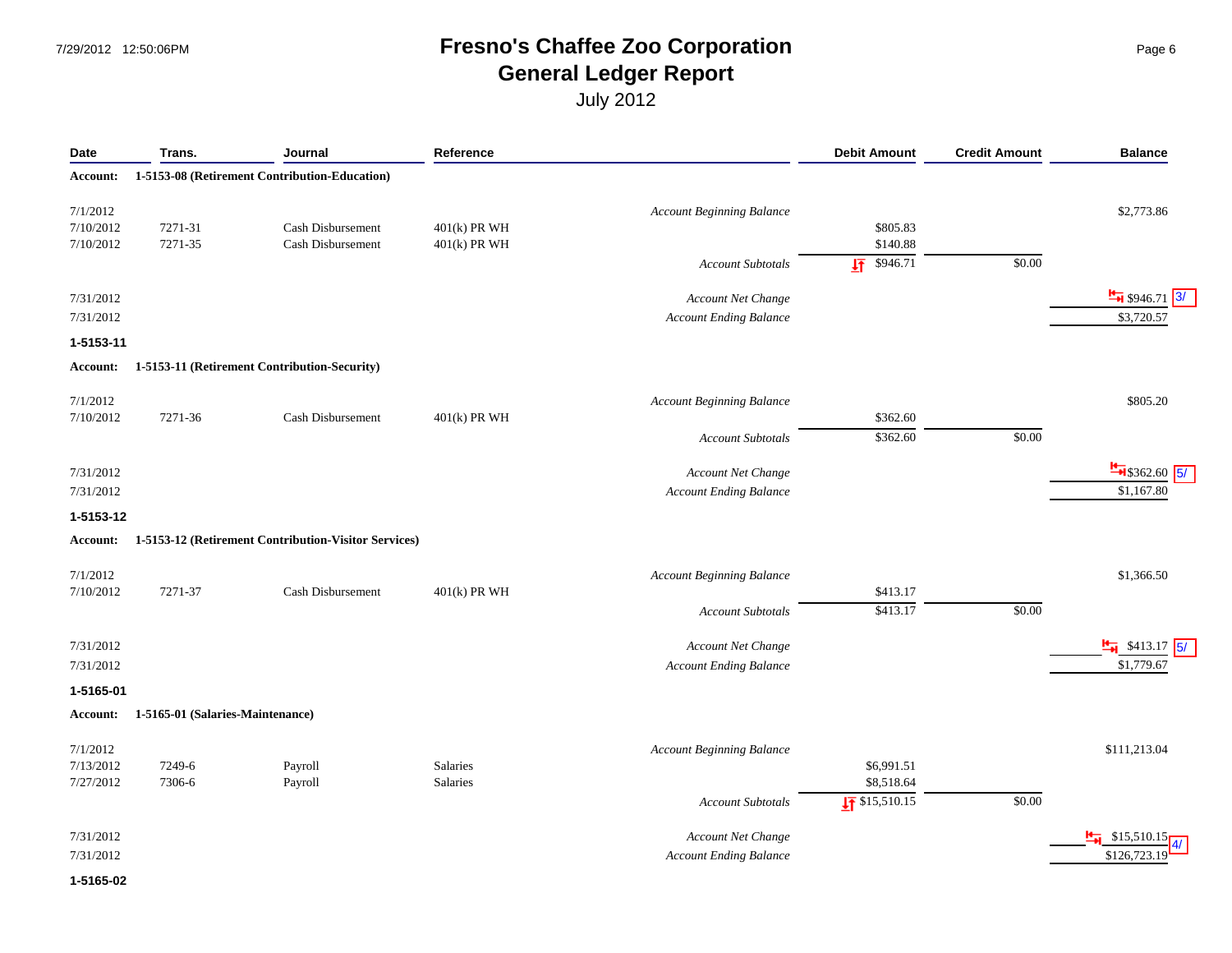## **Fresno's Chaffee Zoo Corporation Page 7** Page 7 **General Ledger Report**

| Date      | Trans.                            | Journal | Reference       |                                  | <b>Debit Amount</b>       | <b>Credit Amount</b> | <b>Balance</b>              |
|-----------|-----------------------------------|---------|-----------------|----------------------------------|---------------------------|----------------------|-----------------------------|
| Account:  | 1-5165-02 (Salaries-Horticulture) |         |                 |                                  |                           |                      |                             |
| 7/1/2012  |                                   |         |                 | <b>Account Beginning Balance</b> |                           |                      | \$64,702.89                 |
| 7/13/2012 | 7249-11                           | Payroll | Salaries        |                                  | \$3,718.78                |                      |                             |
| 7/27/2012 | 7306-11                           | Payroll | <b>Salaries</b> |                                  | \$3,634.64                |                      |                             |
|           |                                   |         |                 | Account Subtotals                | $\sqrt{5}$ \$7,353.42     | \$0.00               |                             |
| 7/31/2012 |                                   |         |                 | Account Net Change               |                           |                      | $\frac{H}{H}$ \$7,353.42 4/ |
| 7/31/2012 |                                   |         |                 | <b>Account Ending Balance</b>    |                           |                      | \$72,056.31                 |
| 1-5165-03 |                                   |         |                 |                                  |                           |                      |                             |
| Account:  | 1-5165-03 (Salaries-Animal)       |         |                 |                                  |                           |                      |                             |
| 7/1/2012  |                                   |         |                 | <b>Account Beginning Balance</b> |                           |                      | \$499,998.52                |
| 7/13/2012 | 7249-4                            | Payroll | <b>Salaries</b> |                                  | \$47,386.18               |                      |                             |
| 7/27/2012 | 7306-4                            | Payroll | Salaries        |                                  | \$42,602.34               |                      |                             |
|           |                                   |         |                 | Account Subtotals                | $\sqrt{11}$ \$89,988.52   | \$0.00               |                             |
| 7/31/2012 |                                   |         |                 | Account Net Change               |                           |                      | 런<br>$$89,988.52$ 3/        |
| 7/31/2012 |                                   |         |                 | <b>Account Ending Balance</b>    |                           |                      | \$589,987.04                |
| 1-5165-08 |                                   |         |                 |                                  |                           |                      |                             |
| Account:  | 1-5165-08 (Salaries-Education)    |         |                 |                                  |                           |                      |                             |
| 7/1/2012  |                                   |         |                 | <b>Account Beginning Balance</b> |                           |                      | \$244,345.21                |
| 7/13/2012 | 7249-3                            | Payroll | Salaries        |                                  | \$20,092.66               |                      |                             |
| 7/13/2012 | 7249-10                           | Payroll | Salaries        |                                  | \$4,442.87                |                      |                             |
| 7/27/2012 | 7306-3                            | Payroll | Salaries        |                                  | \$19,941.14               |                      |                             |
| 7/27/2012 | 7306-10                           | Payroll | Salaries        |                                  | \$4,688.33                |                      |                             |
|           |                                   |         |                 | <b>Account Subtotals</b>         | $\frac{1}{2}$ \$49,165.00 | \$0.00               |                             |
| 7/31/2012 |                                   |         |                 | Account Net Change               |                           |                      | $\frac{1}{2}$ \$49,165.00   |
| 7/31/2012 |                                   |         |                 | <b>Account Ending Balance</b>    |                           |                      | \$293,510.21                |
| 1-5165-11 |                                   |         |                 |                                  |                           |                      |                             |
| Account:  | 1-5165-11 (Salaries-Security)     |         |                 |                                  |                           |                      |                             |
| 7/1/2012  |                                   |         |                 | <b>Account Beginning Balance</b> |                           |                      | \$90,280.19                 |
| 7/13/2012 | 7249-9                            | Payroll | Salaries        |                                  | \$7,651.17                |                      |                             |
| 7/27/2012 | 7306-9                            | Payroll | Salaries        |                                  | \$7,402.20                |                      |                             |
|           |                                   |         |                 | <b>Account Subtotals</b>         | \$15,053.37               | \$0.00               |                             |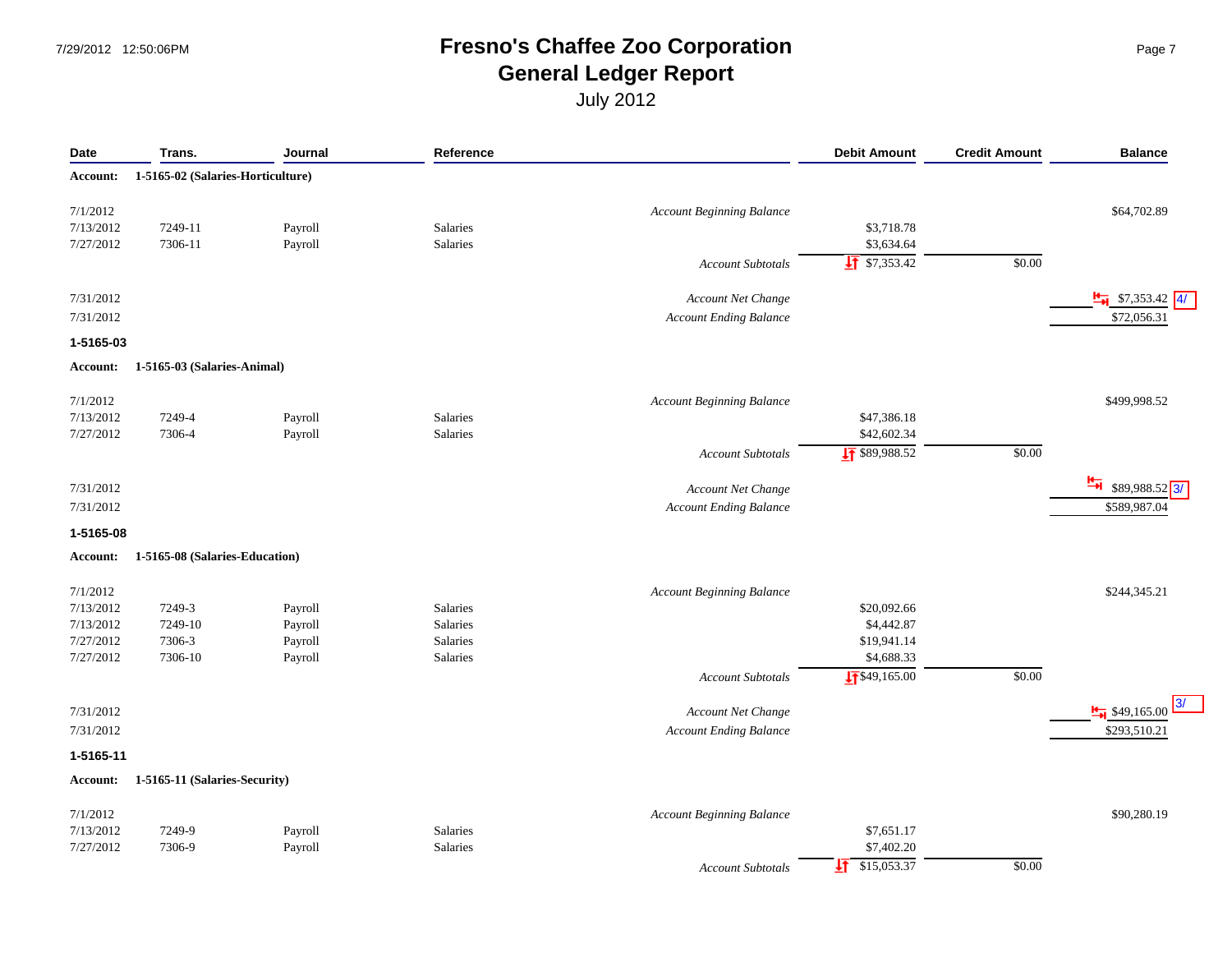# **Fresno's Chaffee Zoo Corporation Page 8** Page 8 **General Ledger Report**

| Date            | Trans.                                | Journal                               | Reference           |                                  | <b>Debit Amount</b>     | <b>Credit Amount</b> | <b>Balance</b>                     |
|-----------------|---------------------------------------|---------------------------------------|---------------------|----------------------------------|-------------------------|----------------------|------------------------------------|
| Account:        | 1-5165-11 (Salaries-Security)         |                                       |                     |                                  |                         |                      |                                    |
| 7/31/2012       |                                       |                                       |                     | Account Net Change               |                         |                      | $\frac{1}{2}$ \$15,053.37          |
| 7/31/2012       |                                       |                                       |                     | <b>Account Ending Balance</b>    |                         |                      | \$105,333.56                       |
| 1-5165-12       |                                       |                                       |                     |                                  |                         |                      |                                    |
| <b>Account:</b> | 1-5165-12 (Salaries-Visitor Services) |                                       |                     |                                  |                         |                      |                                    |
| 7/1/2012        |                                       |                                       |                     | <b>Account Beginning Balance</b> |                         |                      | \$97,039.13                        |
| 7/13/2012       | 7249-2                                | Payroll                               | Salaries            |                                  | \$10,194.84             |                      |                                    |
| 7/27/2012       | 7306-2                                | Payroll                               | Salaries            |                                  | \$8,382.13              |                      |                                    |
|                 |                                       |                                       |                     | <b>Account Subtotals</b>         | $\sqrt{11}$ \$18,576.97 | \$0.00               |                                    |
| 7/31/2012       |                                       |                                       |                     | Account Net Change               |                         |                      | $\frac{H}{\sqrt{5}}$ \$18,576.97   |
| 7/31/2012       |                                       |                                       |                     | <b>Account Ending Balance</b>    |                         |                      | \$115,616.10                       |
| 1-5200-01       |                                       |                                       |                     |                                  |                         |                      |                                    |
| Account:        |                                       | 1-5200-01 (Workers Comp-Maintenance)  |                     |                                  |                         |                      |                                    |
| 7/1/2012        |                                       |                                       |                     | <b>Account Beginning Balance</b> |                         |                      | \$11,872.84                        |
| 7/13/2012       | 7249-84                               | Payroll                               | <b>Workers Comp</b> |                                  | \$735.04                |                      |                                    |
| 7/27/2012       | 7306-80                               | Payroll                               | <b>Workers Comp</b> |                                  | \$917.75                |                      |                                    |
|                 |                                       |                                       |                     | <b>Account Subtotals</b>         | \$1,652.79<br>坘         | \$0.00               |                                    |
| 7/31/2012       |                                       |                                       |                     | Account Net Change               |                         |                      | $\frac{H}{\sqrt{4}}$ \$1,652.79 4/ |
| 7/31/2012       |                                       |                                       |                     | <b>Account Ending Balance</b>    |                         |                      | \$13,525.63                        |
| 1-5200-02       |                                       |                                       |                     |                                  |                         |                      |                                    |
| <b>Account:</b> |                                       | 1-5200-02 (Workers Comp-Horticulture) |                     |                                  |                         |                      |                                    |
| 7/1/2012        |                                       |                                       |                     | <b>Account Beginning Balance</b> |                         |                      | \$7,034.75                         |
| 7/13/2012       | 7249-89                               | Payroll                               | Workers Comp        |                                  | \$404.37                |                      |                                    |
| 7/27/2012       | 7306-85                               | Payroll                               | Workers Comp        |                                  | \$397.47                |                      |                                    |
|                 |                                       |                                       |                     | <b>Account Subtotals</b>         | $\frac{1}{21}$ \$801.84 | \$0.00               |                                    |
| 7/31/2012       |                                       |                                       |                     | Account Net Change               |                         |                      | $\frac{H}{H}$ \$801.84             |
| 7/31/2012       |                                       |                                       |                     | <b>Account Ending Balance</b>    |                         |                      | \$7,836.59                         |
| 1-5200-03       |                                       |                                       |                     |                                  |                         |                      |                                    |
| <b>Account:</b> | 1-5200-03 (Workers Comp-Animal)       |                                       |                     |                                  |                         |                      |                                    |
| 7/1/2012        |                                       |                                       |                     | <b>Account Beginning Balance</b> |                         |                      | \$55,541.19                        |
| 7/13/2012       | 7249-82                               | Payroll                               | <b>Workers Comp</b> |                                  | \$5,168.61              |                      |                                    |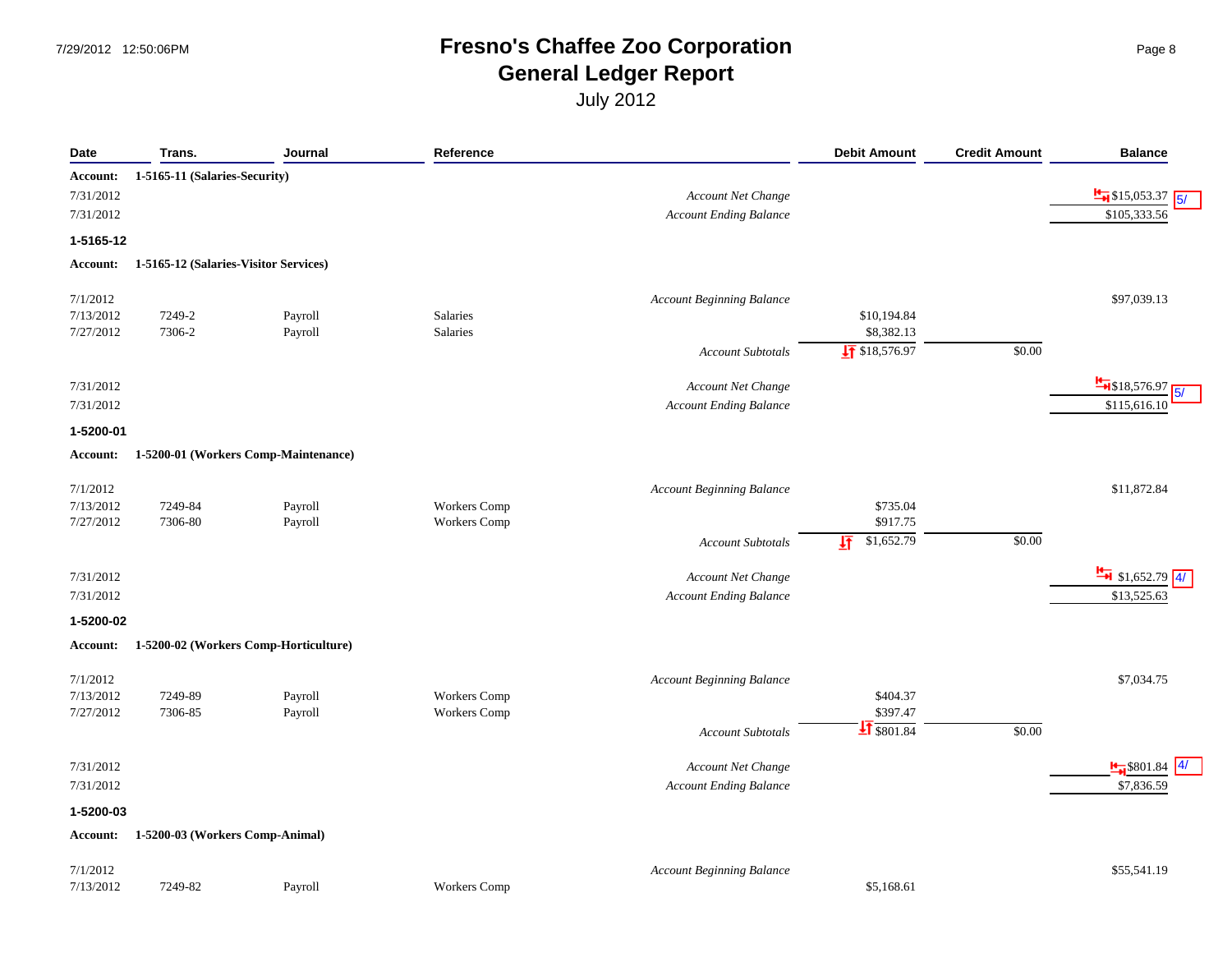# **Fresno's Chaffee Zoo Corporation Page 9** Page 9 **General Ledger Report**

| Date                  | Trans.                            | Journal                                   | Reference           |                                  | <b>Debit Amount</b>      | <b>Credit Amount</b> | <b>Balance</b>                     |
|-----------------------|-----------------------------------|-------------------------------------------|---------------------|----------------------------------|--------------------------|----------------------|------------------------------------|
| Account:              | 1-5200-03 (Workers Comp-Animal)   |                                           |                     |                                  |                          |                      |                                    |
| 7/27/2012             | 7306-78                           | Payroll                                   | Workers Comp        |                                  | \$4,545.19               |                      |                                    |
|                       |                                   |                                           |                     | <b>Account Subtotals</b>         | $\sqrt{5}$ \$9,713.80    | \$0.00               |                                    |
| 7/31/2012             |                                   |                                           |                     | Account Net Change               |                          |                      | $\frac{M}{M}$ \$9,713.80 3/        |
| 7/31/2012             |                                   |                                           |                     | <b>Account Ending Balance</b>    |                          |                      | \$65,254.99                        |
| 1-5200-08             |                                   |                                           |                     |                                  |                          |                      |                                    |
| Account:              |                                   | 1-5200-08 (Workers Comp-Education)        |                     |                                  |                          |                      |                                    |
| 7/1/2012              |                                   |                                           |                     | <b>Account Beginning Balance</b> |                          |                      | \$30,451.02                        |
| 7/13/2012             | 7249-81                           | Payroll                                   | <b>Workers Comp</b> |                                  | \$1,844.07               |                      |                                    |
| 7/13/2012             | 7249-88                           | Payroll                                   | Workers Comp        |                                  | \$489.21                 |                      |                                    |
| 7/27/2012             | 7306-77                           | Payroll                                   | Workers Comp        |                                  | \$1,851.82               |                      |                                    |
| 7/27/2012             | 7306-84                           | Payroll                                   | Workers Comp        |                                  | \$516.36                 |                      |                                    |
|                       |                                   |                                           |                     | <b>Account Subtotals</b>         | $\frac{1}{2}$ \$4,701.46 | \$0.00               |                                    |
| 7/31/2012             |                                   |                                           |                     | Account Net Change               |                          |                      | $\frac{H}{H}$ \$4,701.46 4/        |
| 7/31/2012             |                                   |                                           |                     | <b>Account Ending Balance</b>    |                          |                      | \$35,152.48                        |
| 1-5200-11             |                                   |                                           |                     |                                  |                          |                      |                                    |
| Account:              | 1-5200-11 (Workers Comp-Security) |                                           |                     |                                  |                          |                      |                                    |
|                       |                                   |                                           |                     |                                  |                          |                      |                                    |
| 7/1/2012<br>7/13/2012 | 7249-87                           |                                           | Workers Comp        | Account Beginning Balance        | \$839.68                 |                      | \$9,883.60                         |
| 7/27/2012             | 7306-83                           | Payroll<br>Payroll                        | Workers Comp        |                                  | \$814.03                 |                      |                                    |
|                       |                                   |                                           |                     | <b>Account Subtotals</b>         | $\frac{1}{2}$ \$1,653.71 | \$0.00               |                                    |
|                       |                                   |                                           |                     |                                  |                          |                      |                                    |
| 7/31/2012             |                                   |                                           |                     | Account Net Change               |                          |                      | $\frac{H}{\sqrt{2}}$ \$1,653.71 5/ |
| 7/31/2012             |                                   |                                           |                     | <b>Account Ending Balance</b>    |                          |                      | \$11,537.31                        |
| 1-5200-12             |                                   |                                           |                     |                                  |                          |                      |                                    |
| Account:              |                                   | 1-5200-12 (Workers Comp-Visitor Services) |                     |                                  |                          |                      |                                    |
| 7/1/2012              |                                   |                                           |                     | Account Beginning Balance        |                          |                      | \$10,765.29                        |
| 7/13/2012             | 7249-80                           | Payroll                                   | Workers Comp        |                                  | \$1,133.22               |                      |                                    |
| 7/27/2012             | 7306-76                           | Payroll                                   | Workers Comp        |                                  | \$930.36                 |                      |                                    |
|                       |                                   |                                           |                     | <b>Account Subtotals</b>         | $\frac{1}{2}$ \$2,063.58 | \$0.00               |                                    |
| 7/31/2012             |                                   |                                           |                     | Account Net Change               |                          |                      | \$2,063                            |
| 7/31/2012             |                                   |                                           |                     | <b>Account Ending Balance</b>    |                          |                      | \$12,828.87                        |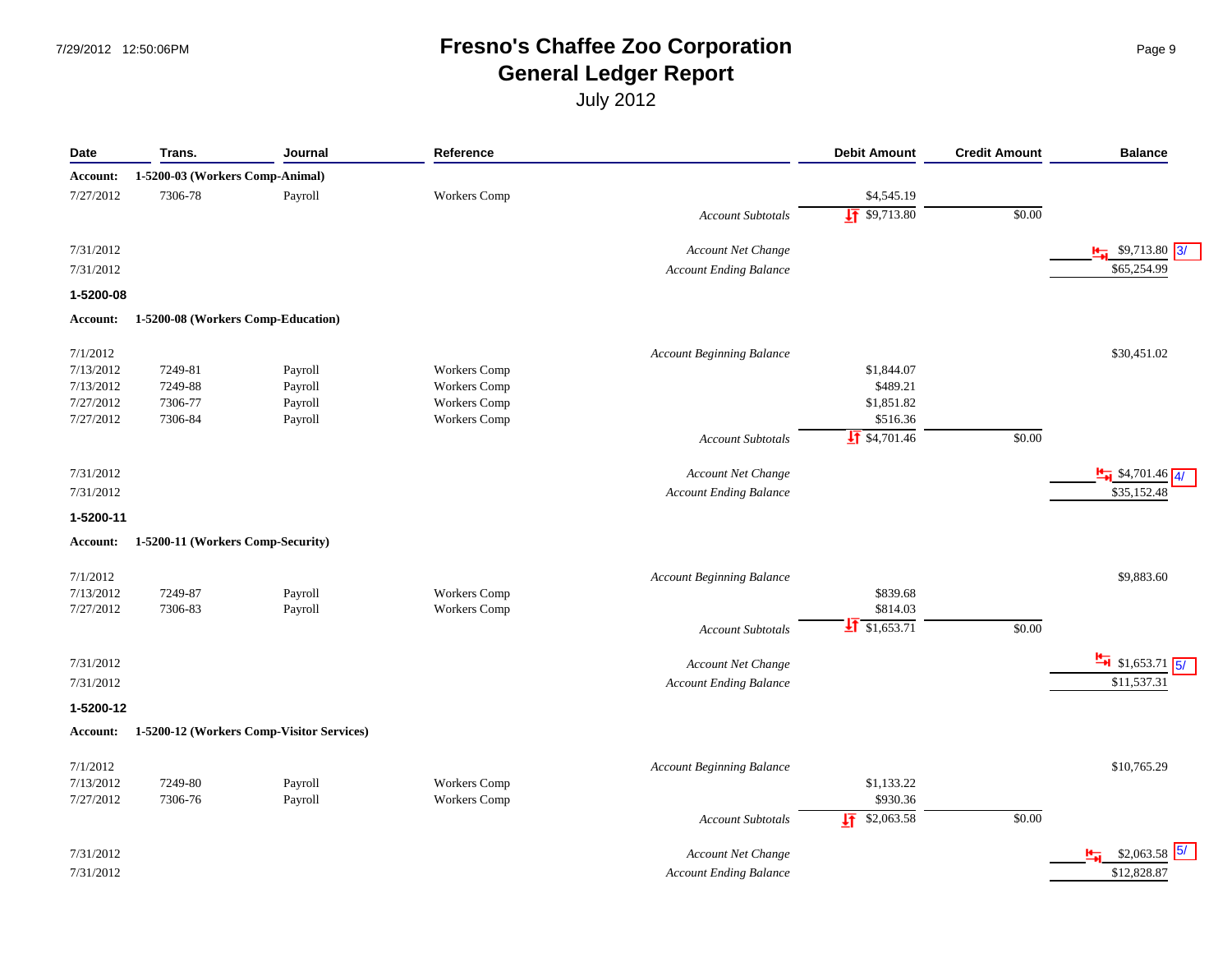7/1/2012 7/31/2012 7/31/2012

#### **Fresno's Chaffee Zoo Corporation Page 10** Page 10 **General Ledger Report** July 2012

| <b>Grand Total Beginning Balance</b> | \$1,480,399.15 |
|--------------------------------------|----------------|
| Grand Total Net Change               | \$266,710.19   |
| <b>Grand Total Ending Balance</b>    | \$1,747,109.34 |